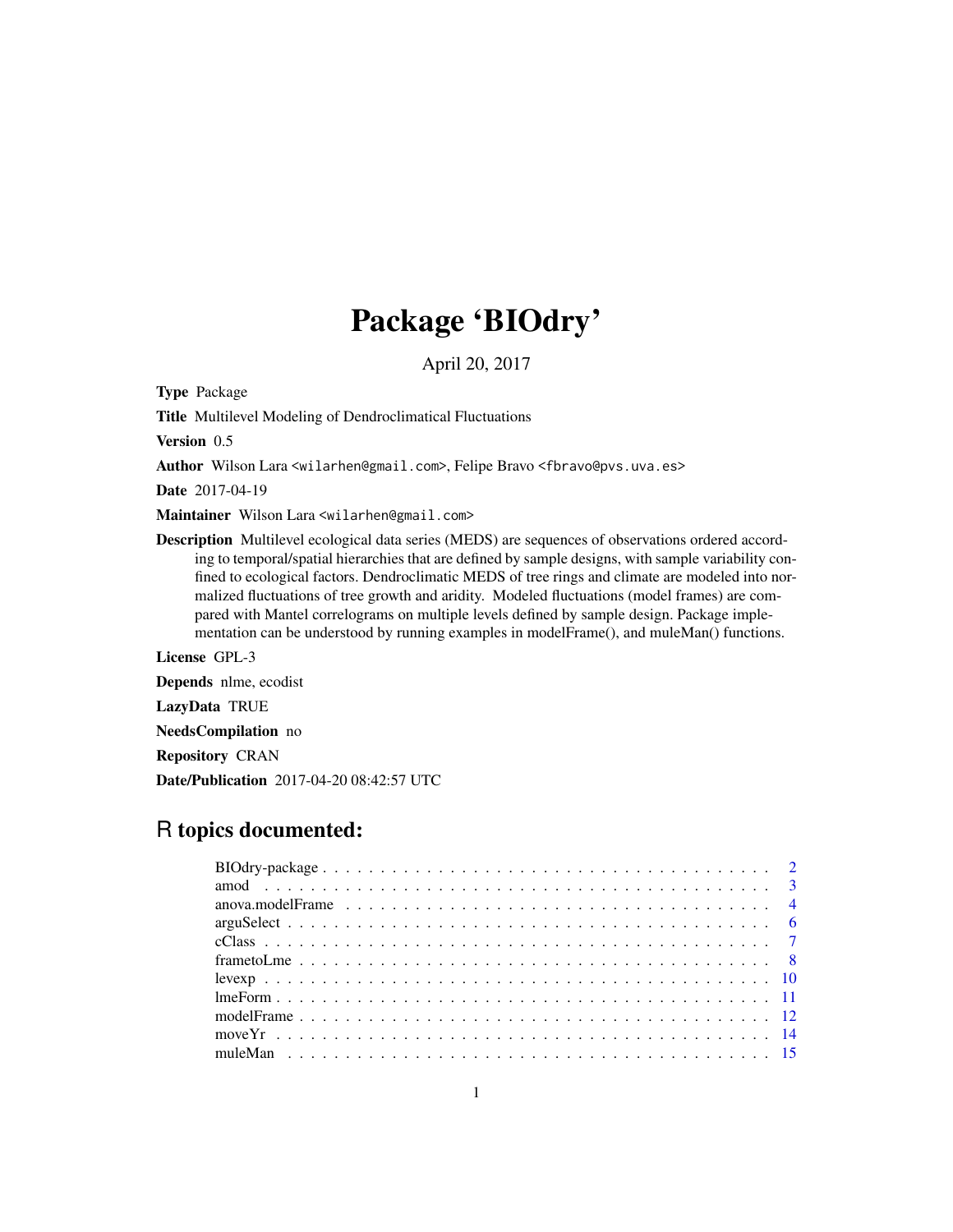<span id="page-1-0"></span>

| Prec      |     |
|-----------|-----|
|           |     |
|           |     |
|           |     |
|           |     |
| scacum    |     |
|           |     |
| slitFrame |     |
|           |     |
|           | -30 |
| Temp      | -32 |
|           | -32 |
| Index     | 34  |

BIOdry-package *Multilevel Modeling of Dendroclimatical Fluctuations*

# Description

Multilevel ecological data series (MEDS) are sequences of observations ordered according to temporal/spatial hierarchies that are defined by sample designs, with sample variability confined to ecological factors. Dendroclimatic MEDS of tree rings and climate are modeled into normalized fluctuations of tree growth and aridity. Modeled fluctuations (model frames) are compared with Mantel correlograms on multiple levels defined by sample design. Package implementation can be understood by running examples in modelFrame(), and muleMan() functions.

# Details

The DESCRIPTION file:

| Package:       | <b>BIOdry</b>                                                                                                               |
|----------------|-----------------------------------------------------------------------------------------------------------------------------|
| Type:          | Package                                                                                                                     |
| Title:         | Multilevel Modeling of Dendroclimatical Fluctuations                                                                        |
| Version: 0.5   |                                                                                                                             |
| Author:        | Wilson Lara <wilarhen@gmail.com>, Felipe Bravo <fbravo@pvs.uva.es></fbravo@pvs.uva.es></wilarhen@gmail.com>                 |
| Date:          | 2017-04-19                                                                                                                  |
|                | Maintainer: Wilson Lara <wilarhen@gmail.com></wilarhen@gmail.com>                                                           |
|                | Description: Multilevel ecological data series (MEDS) are sequences of observations ordered according to temporal/spatial l |
| License: GPL-3 |                                                                                                                             |
|                | Depends: nlme, ecodist                                                                                                      |
| LazyData: TRUE |                                                                                                                             |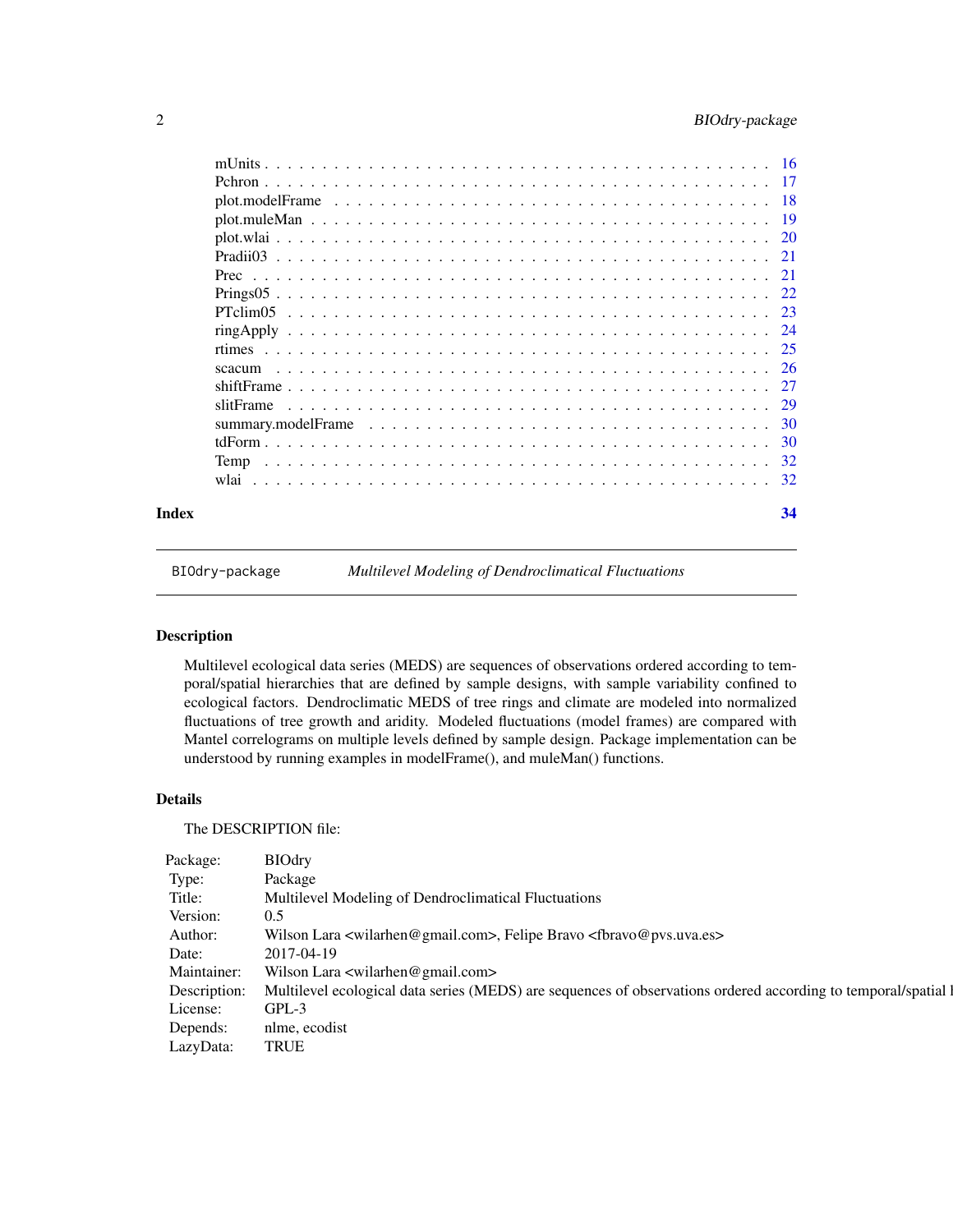#### <span id="page-2-0"></span>amod 3

Index of help topics:

| BIOdry-package     | Multilevel Modeling of Dendroclimatical         |
|--------------------|-------------------------------------------------|
|                    | Fluctuations                                    |
| PTclim05           | Multilevel data set of monthly cumulative       |
|                    | precipitations and monthly average temperatures |
| Pchron             | Tree-ring width (TRW) chronology                |
| Pradii03           | Vector of radii measured on P.pinaster          |
| Prec               | Cumulative precipitations                       |
| Prings05           | Multilevel data set of P. pinaster              |
| Temp               | Average temperatures                            |
| amod               | Allometric scaling.                             |
| anova.modelFrame   | Compare modelFrame objects                      |
| arguSelect         | Argument selection                              |
| cClass             | Column-class extraction.                        |
| frametoLme         | LME modeling                                    |
| levexp             | Vector releveling                               |
| <b>lmeForm</b>     | LME formula                                     |
| mUnits             | Metric system                                   |
| modelFrame         | Dendroclimatic-fluctuations modeling            |
| moveYr             | Seasonal years                                  |
| muleMan            | Multilevel dendroclimatic correlograms          |
| plot.modelFrame    | Plot modelFrame objects                         |
| plot.muleMan       | Plot muleMan objects                            |
| plot.wlai          | Plot an wlai object                             |
| ringApply          | Multilevel apply                                |
| rtimes             | Time-units synchronization                      |
| scacum             | Cummulative-scaled sums                         |
| shiftFrame         | MEDS formatting                                 |
| slitFrame          | Multilevel splitting                            |
| summary.modelFrame | summarize a modelFrame object                   |
| tdForm             | ltd formulas                                    |
| wlai               | Walter-Lieth aridity index                      |
|                    |                                                 |

Maintainer: Wilson Lara <wilarhen@gmail.com>

# Author(s)

Wilson Lara <wilarhen@gmail.com>, Felipe Bravo <fbravo@pvs.uva.es>

<span id="page-2-1"></span>amod *Allometric scaling.*

# Description

Allometric models and parameters are used to scale organic growth.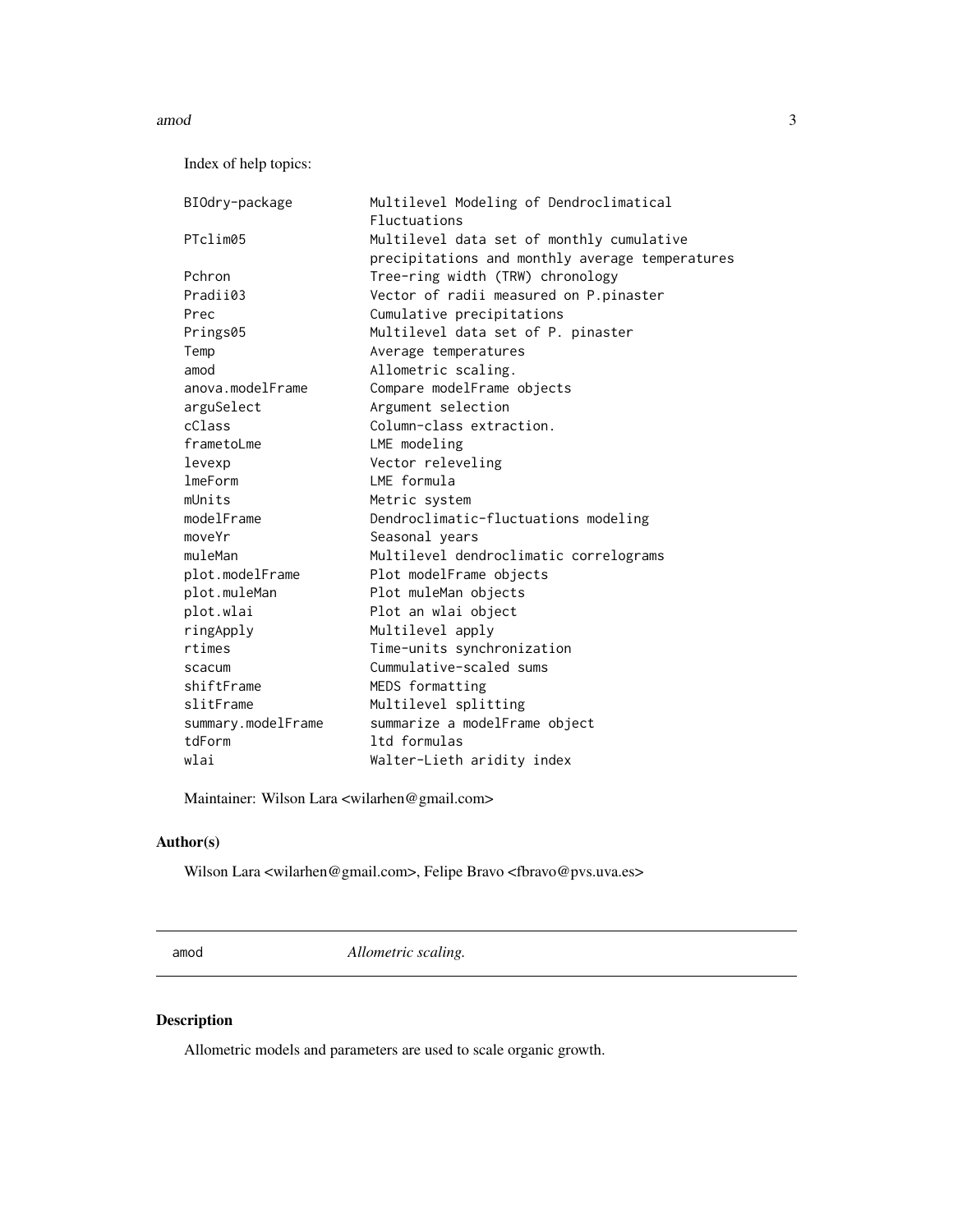# <span id="page-3-0"></span>Usage

amod(x, mp = c(1, 1), fun = y  $\sim$  a  $\star$  (x^b))

#### Arguments

|     | numeric vector.                                                                                                                    |
|-----|------------------------------------------------------------------------------------------------------------------------------------|
| mp  | numeric. Allometric parameters. Default $c(1,1)$ (see details).                                                                    |
| fun | formula. Allometric model. To properly specify other formulas, the variables<br>$(e.g. x and y)$ should belong to letters [20:26]. |

# Details

. Allometric models are useful to scale size-components of organisms such as tree diameters (mp =  $c(2,1)$ ) and basal areas (mp = c(0.25 \* pi,2)). Several parameter groups (c(a1, b1, a2, b2, ..., an, bn)) can be recursively processed. This enables computation of complex organic variables. For example, above-ground tree biomass could be computed from two parameter groups for tree-biomass, and over-bark diameter scaling.

# Value

data.frame of the scaled variable (x) and relative increments (csx). These are computed with [setdiff](#page-0-0) function.

# Author(s)

Wilson Lara <wilarhen@gmail.com>, Felipe Bravo <fbravo@pvs.uva.es>

# Examples

```
## Simulating TRW records:
set.seed(1)
\text{trw} <- \text{ts}(\text{abs}(\text{rnorm}(12,1,1)), \text{start} = 1950)## Cumulative TRW:
cri <- cumsum(trw)
## tree diameters
td \leftarrow \text{amod}(cri, mp = c(2,1))## plot of the tree diameters and the
## relative increments:
plot(ts(td))
```
anova.modelFrame *Compare modelFrame objects*

# Description

Models in [modelFrame](#page-11-1) lists are compared with anova. Ime method.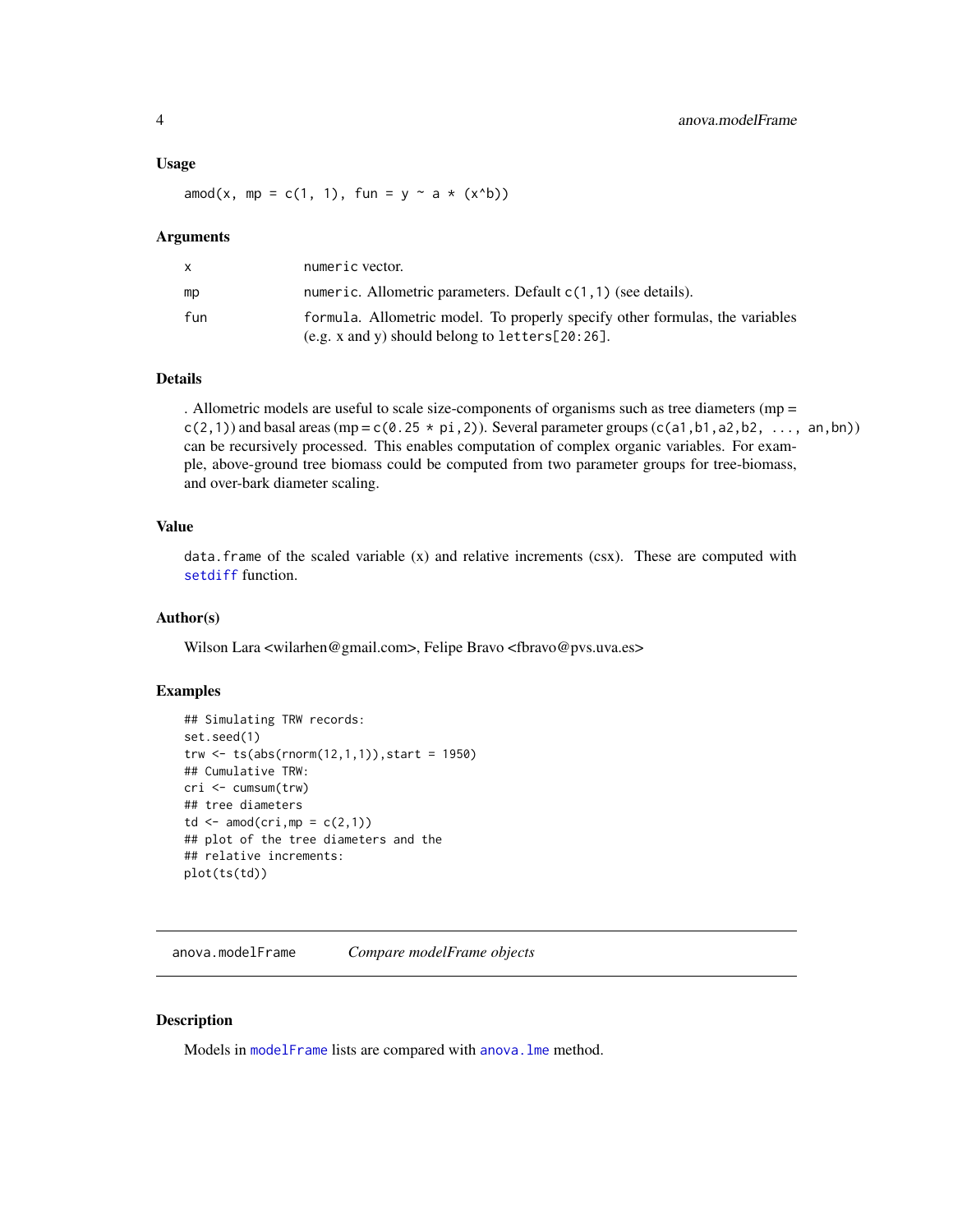# <span id="page-4-0"></span>anova.modelFrame 5

# Usage

```
## S3 method for class 'modelFrame'
anova(object, ..., test, type, adjustSigma, Terms,
   L, verbose)
```
# Arguments

| object      | an object inheriting from class "modelFrame".                                                                                                                                                                            |
|-------------|--------------------------------------------------------------------------------------------------------------------------------------------------------------------------------------------------------------------------|
| $\ddots$    | other optional fitted model objects inheriting from classes "modelFrame", "lme",<br>"lm", among other (see anova. lme).                                                                                                  |
| test        | optional character string specifying the type of sum of squares to be used in<br>F-tests for the terms in the model (see anova. lme).                                                                                    |
| type        | optional character string specifying the type of sum of squares to be used in<br>F-tests for the terms in the model (see anova. lme).                                                                                    |
| adjustSigma | If TRUE and the estimation method used to obtain object was maximum likeli-<br>hood, the residual standard error is multiplied by sqrt(nobs/(nobs - npar)), con-<br>verting it to a REML-like estimate (see anova. lme). |
| Terms       | optional integer or character vector specifying which terms in the model should<br>be jointly tested to be zero using a Wald F-test (see anova. lme).                                                                    |
| L           | optional numeric vector or array specifying linear combinations of the coeffi-<br>cients in the model that should be tested to be zero (see anova. lme).                                                                 |
| verbose     | optional logical value. If TRUE, the calling sequences for each fitted model<br>object are printed with the rest of the output, being omitted if verbose = FALSE<br>(see anova. $1$ me).                                 |
|             |                                                                                                                                                                                                                          |

#### Value

data frame inheriting from class "anova.lme".

# Author(s)

Wilson Lara <wilarhen@gmail.com>, Felipe Bravo <fbravo@pvs.uva.es>

# References

Lara W., F. Bravo, D. Maguire. 2013. Modeling patterns between drought and tree biomass growth from dendrochronological data: A multilevel approach. Agric. For. Meteorol., 178-179:140-151.

```
##TRW chronology (mm) and inside-bark radii
data(Pchron,envir = environment())
## Parameters of allometric model to compute Diameter at Breast
## Height over bark (DBH, cm) from diameter inside bark (dib, cm)
## and Total Tree Biomass (TTB, kg tree -1 ) from DBH (Lara
## et. al. 2013):
```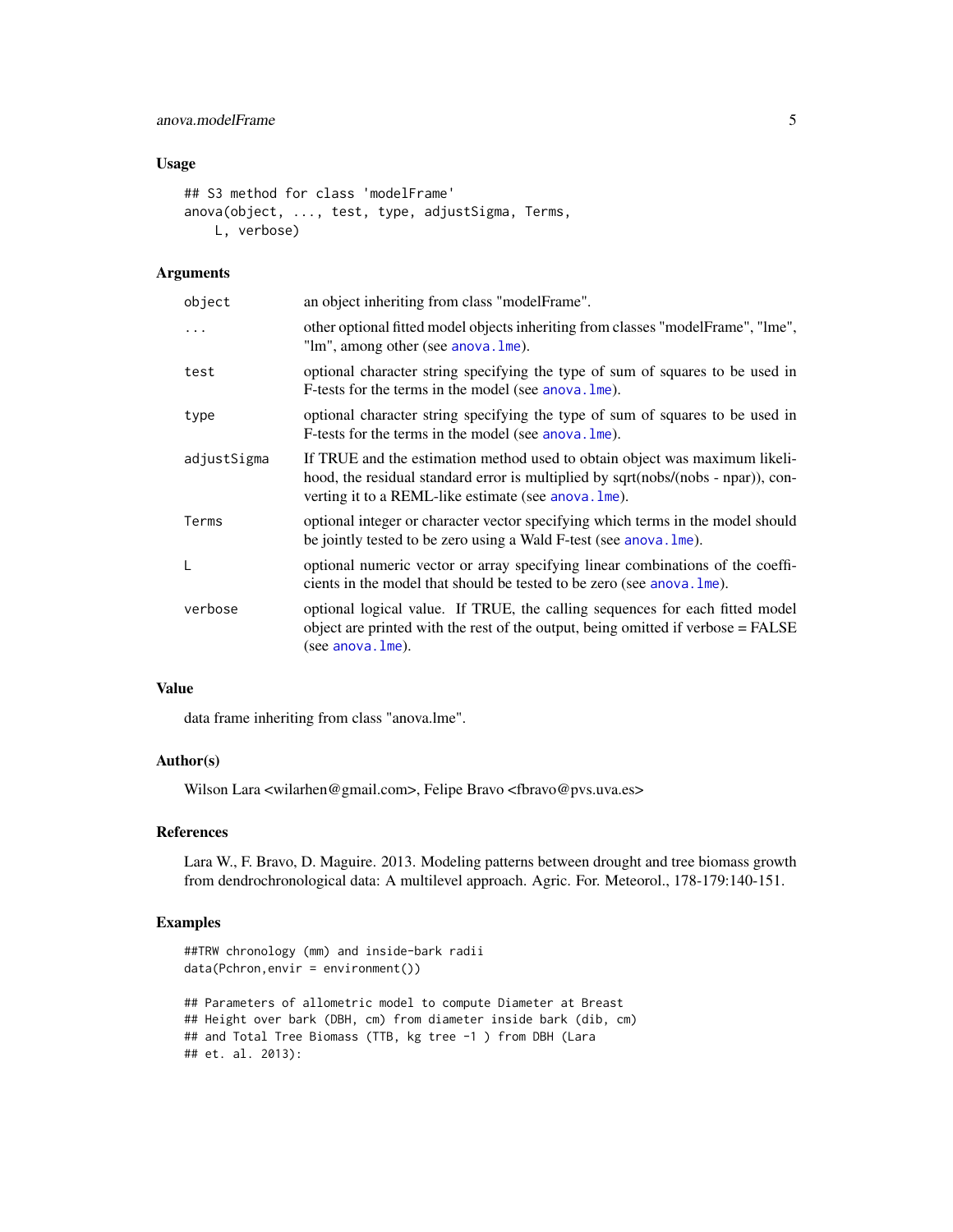```
biom_param <- c(2.87, 0.85, 0.05, 2.5)
## Modeling tree-biomass fluctuations while accounting for
## within-plot source variability (see defaults in "modelFrame"
## function)
trwf <- modelFrame(Pchron,
                   to = \text{'cm'},
                   MoreArgs = list(mp = c(2,1, bin\_param)),log.t = FALSE,on.time = FALSE)
## Fitting a single linear regression of the "tdForm" formula
## without random effects to the tree-biomass data:
trwfl \leq lm(log(x) \sim log(csx) + year,
            data = trwf$'model'$'data')
## Comparing model likelihoods with anova method:
anova(trwf, trwfl)
```
<span id="page-5-1"></span>arguSelect *Argument selection*

#### Description

Arguments of specific functions are selected from arbitrary numbers and varieties of arguments.

#### Usage

```
arguselect(rd = NULL, fun = c("mapping", "ringApply"), ...)
```
#### Arguments

| rd  | NULL or data. frame. Multilevel ecological data series. If NULL then this argu-<br>ment is ignored. |
|-----|-----------------------------------------------------------------------------------------------------|
| fun | character or NULL. Vector of function names.                                                        |
| .   | Further arguments not necessarily contained in the processed function(s).                           |

# Details

Closures with ellipsis terms use this function to extract and pass arguments to other functions. Arguments in MoreArgs lists are also extracted and stored again as MoreArgs lists.

# Value

list of selected arguments.

# Author(s)

Wilson Lara <wilarhen@gmail.com>, Felipe Bravo <fbravo@pvs.uva.es>

<span id="page-5-0"></span>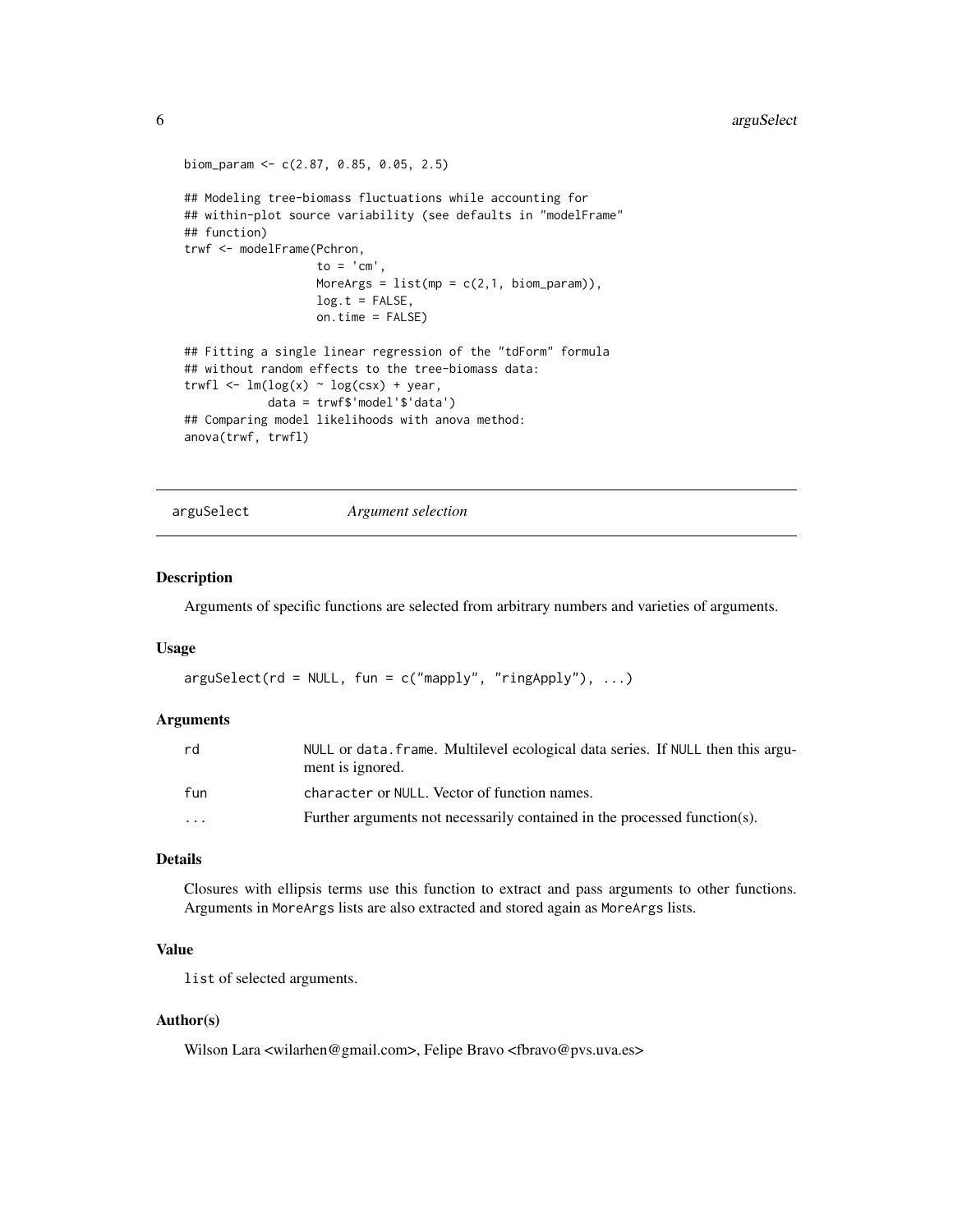#### <span id="page-6-0"></span>cClass **7**

# Examples

```
##Multilevel ecological data series of tree-ring widths:
data(Prings05,envir = environment())
## Radial increments measured on 2003:
data(Pradii03,envir = environment())
## Selection of arguments in some functions:
ar1 \leq arguSelect(fun = c('amod'),
                  only.dup = TRUE,
                  mp = c(0.5, 1),rf.t = 2003)
str(ar1)
ar2 <- arguSelect(fn = 'amod',
                  only.dup = TRUE,mp = c(0.5, 1),rf.t = 2003)
str(ar2)
ar3 <- arguSelect(rd = Prings05,
                  fn = 'amod',only.dup = TRUE,
                  mp = c(0.5, 1),rf.t = 2003)
str(ar3)
ar4 <- arguSelect(rd = Prings05,
                  fun = 'scacum',
                  sc.c = Pradii03,
                  MoreArgs = list(only.dup = TRUE,mp = c(0.5, 1),rf.t = 2003))
str(ar4)
ar5 <- arguSelect(rd = Prings05,
                  fun = 'scacum',
                  ref = Pradii03,
                  rf.t = rep(2003:2011),
                  MoreArgs = list(only.dup = TRUE,
                                  mp = c(0.5,1))str(ar5)
```
cClass *Column-class extraction.*

# Description

Column names of multilevel data sets are extracted according to three classes: numeric values, integer sequences, and factor levels.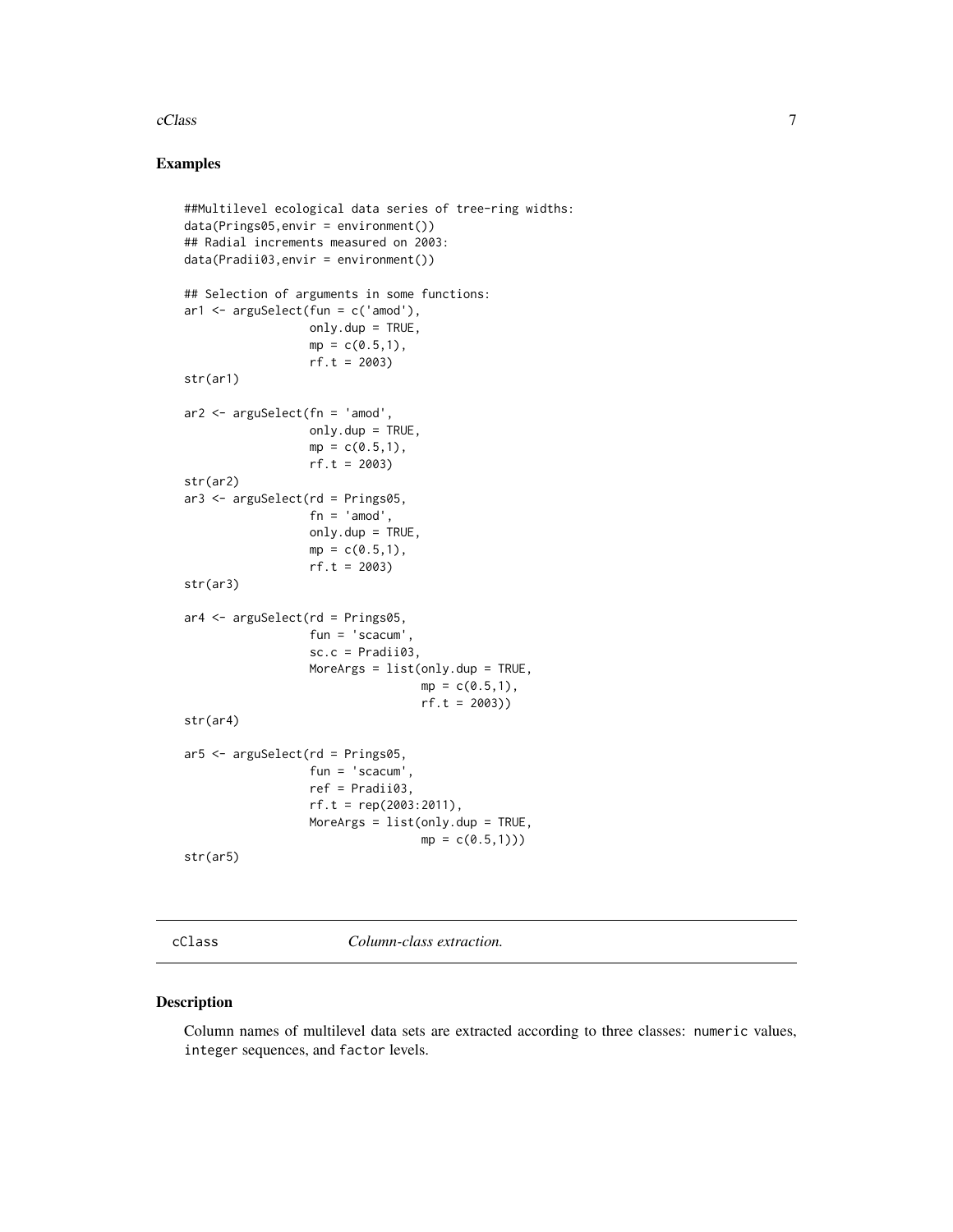# <span id="page-7-0"></span>Usage

 $cClass(rd, cl = "all")$ 

# Arguments

| rd<br>data.frame. Multilevel data series.                                                                                                                                        |  |
|----------------------------------------------------------------------------------------------------------------------------------------------------------------------------------|--|
| character or NULL. Character vector of classes to be considered. These can<br>cl<br>be 'numeric', 'integer', or 'factor'. If 'all' then all column names of rd are<br>extracted. |  |

# Value

character names.

# Author(s)

Wilson Lara <wilarhen@gmail.com>, Felipe Bravo <fbravo@pvs.uva.es>

# Examples

```
##Multilevel data frame of tree-ring widths:
data(Prings05,envir = environment())
## Names of variables in Prings05 data containing numeric classes:
cClass(Prings05, 'numeric') # 'x'
## Names of variables containing time units:
cClass(Prings05, 'integer') # 'year'
## Names of variables containing factors:
cClass(Prings05, 'factor') # 'sample', 'tree', 'plot'
```
<span id="page-7-1"></span>frametoLme *LME modeling*

#### Description

LME models are fitted to detrend multilevel ecological data series.

#### Usage

```
frametoLme(rd, form = "lmeForm", res.data = TRUE, ...)
```
#### Arguments

| rd       | data. frame. Multilevel ecological data series.                                                                                      |
|----------|--------------------------------------------------------------------------------------------------------------------------------------|
| form     | character. Any of two lme formulas: 'ImeForm' and 'tdForm' (see details).                                                            |
| res.data | logical. Save residuals as a multilevel ecological data series. If TRUE then a<br>data frame of name 'fluc' is added to output list. |
| $\cdot$  | Further arguments to be passed to lme function or to the lme formula in form.                                                        |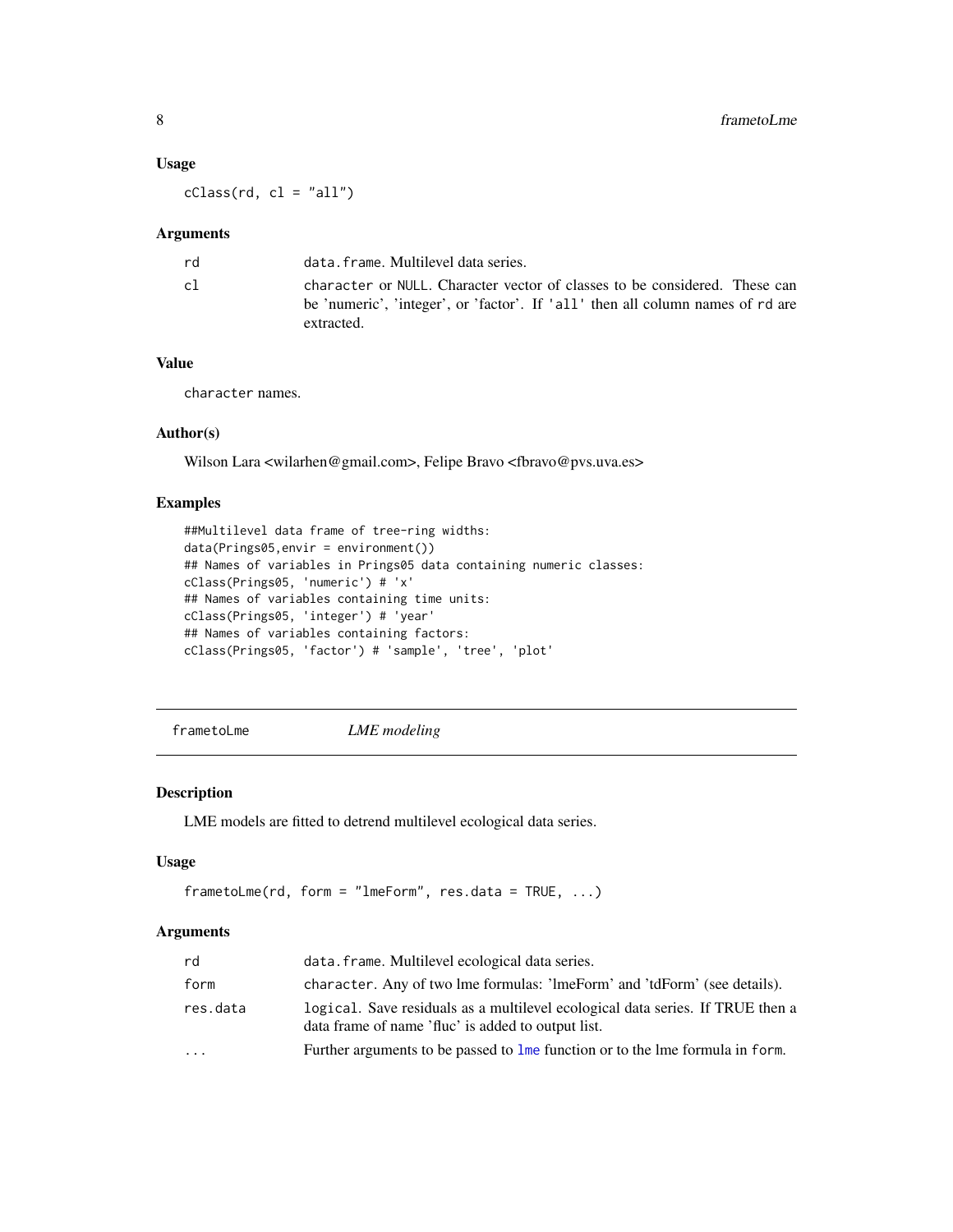#### <span id="page-8-0"></span>frametoLme 9

# Details

This function implements [lme](#page-0-0) function to fit linear mixed-effects models on multilevel ecological data series processed by the [modelFrame](#page-11-1) function. Two kind of model formulas can be fitted: 'lme-Form' and 'tdForm'; these characters implement functions with same names ([tdForm](#page-29-1) and [lmeForm](#page-10-1)). Other lme formulas can be specified by modifying arguments in any of these two functions. After the lme models are fitted, they can be extended by implementing methods in [nlme](#page-0-0) package.

#### Value

[groupedData](#page-0-0) object.

#### Author(s)

Wilson Lara <wilarhen@gmail.com>, Felipe Bravo <fbravo@pvs.uva.es>

#### References

Pinheiro J. C., D. M. Bates. 2000. Mixed-effects models in S and S-PLUS. Springer, New York.

```
##Multilevel data frame of tree-ring widths:
data(Prings05,envir = environment())
## Radial increments measured on 2003:
data(Pradii03,envir = environment())
## Monthly precipitation sums and average temperatures:
data(PTclim05,envir = environment())
##Modeling TRW fluctuations:
mpin <- modelFrame(Prings05,
                   sc.c = Pradii03,
                   rf.t = 2003)
## Detrending the TRW fluctuations by fitting a (l)td-form model
## with Maximum-likelihood method (ML):
pdata <- mpin$'model'$'data'
rlme <- frametoLme(pdata,
                   form = 'tdForm',
                   method = 'ML',log.t = TRUE)
summary(rlme$model)
##a plot of the modeled fluctuations
d <- groupedData(lmeForm(rlme$fluc,lev.rm = 1),data = rlme$fluc)
plot(d,groups = ~ sample, auto.key = TRUE)## A model of aridity:
cf <- modelFrame(PTclim05,
                 lv = list('year', 'year'),fn = list('moveYr','wlai'),
```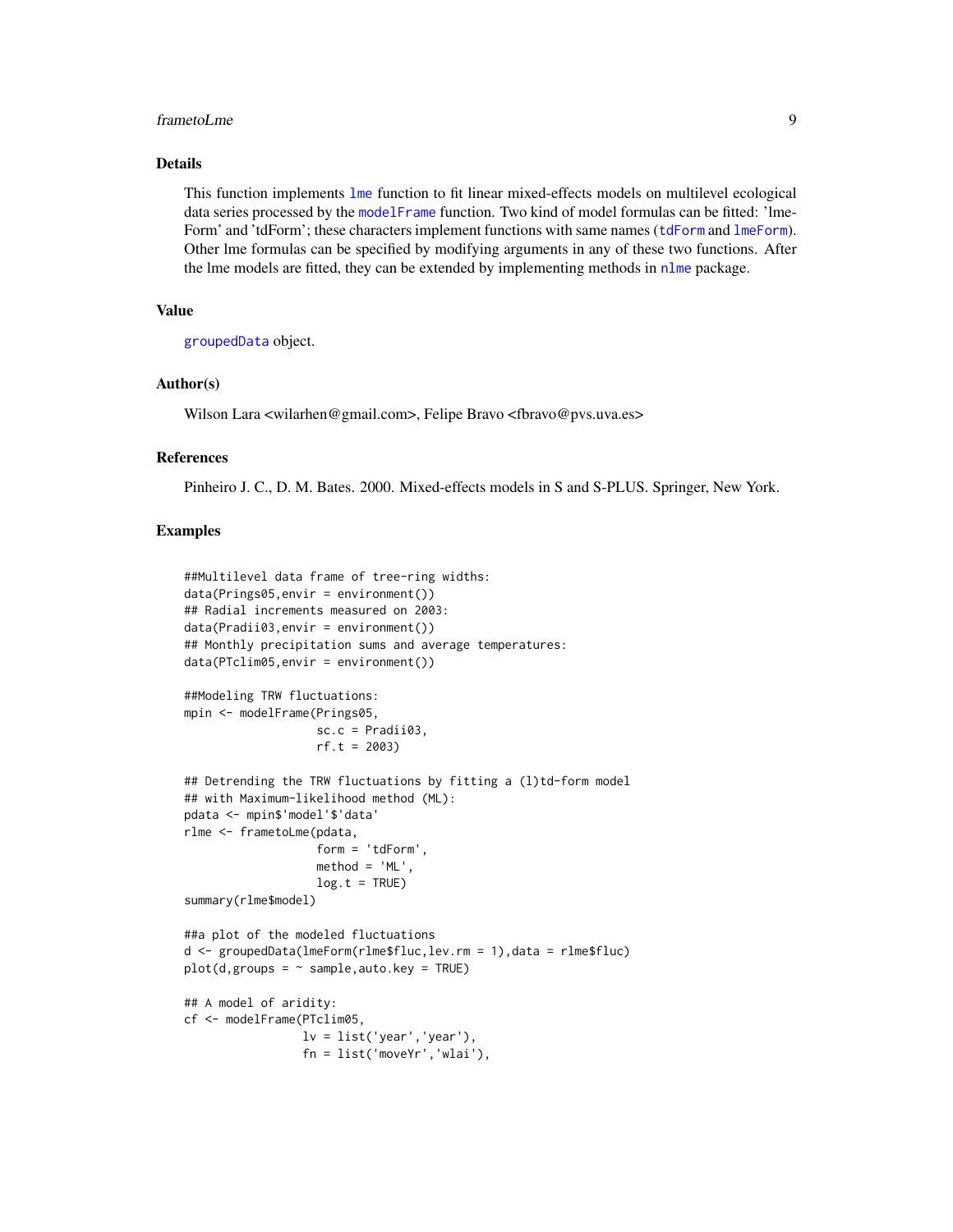```
form = NULL)
summary(cf)
## An lme model of aridity at 'plot' level:
cdata <- cf$'model'$'data'
rmod <- frametoLme(cdata,form = 'lmeForm')
summary(rmod$model)
rk <- groupedData(lmeForm(rmod$fluc),data=rmod$fluc)
plot(rk,ylab = 'detrended AI')
```
levexp *Vector releveling*

#### Description

Expansion or reduction of a numeric vector by matching its level names with the ecological factors of a multilevel ecological data series.

#### Usage

levexp(x, levels)

# Arguments

| X      | numeric vector with names of the vector representing the levels to be matched. |
|--------|--------------------------------------------------------------------------------|
| levels | data. frame. Multilevel ecological data series, or character vector of levels. |

# Value

numeric vector with expanded/reduced levels.

# Author(s)

Wilson Lara <wilarhen@gmail.com>, Felipe Bravo <fbravo@pvs.uva.es>

```
##Multilevel ecological data series of tree-ring widths:
data(Prings05,envir = environment())
## tree radii measured at 2003:
data(Pradii03,envir = environment())
## Releveling the tree radii
refs <- levexp(Pradii03,Prings05)
refs
```
<span id="page-9-0"></span>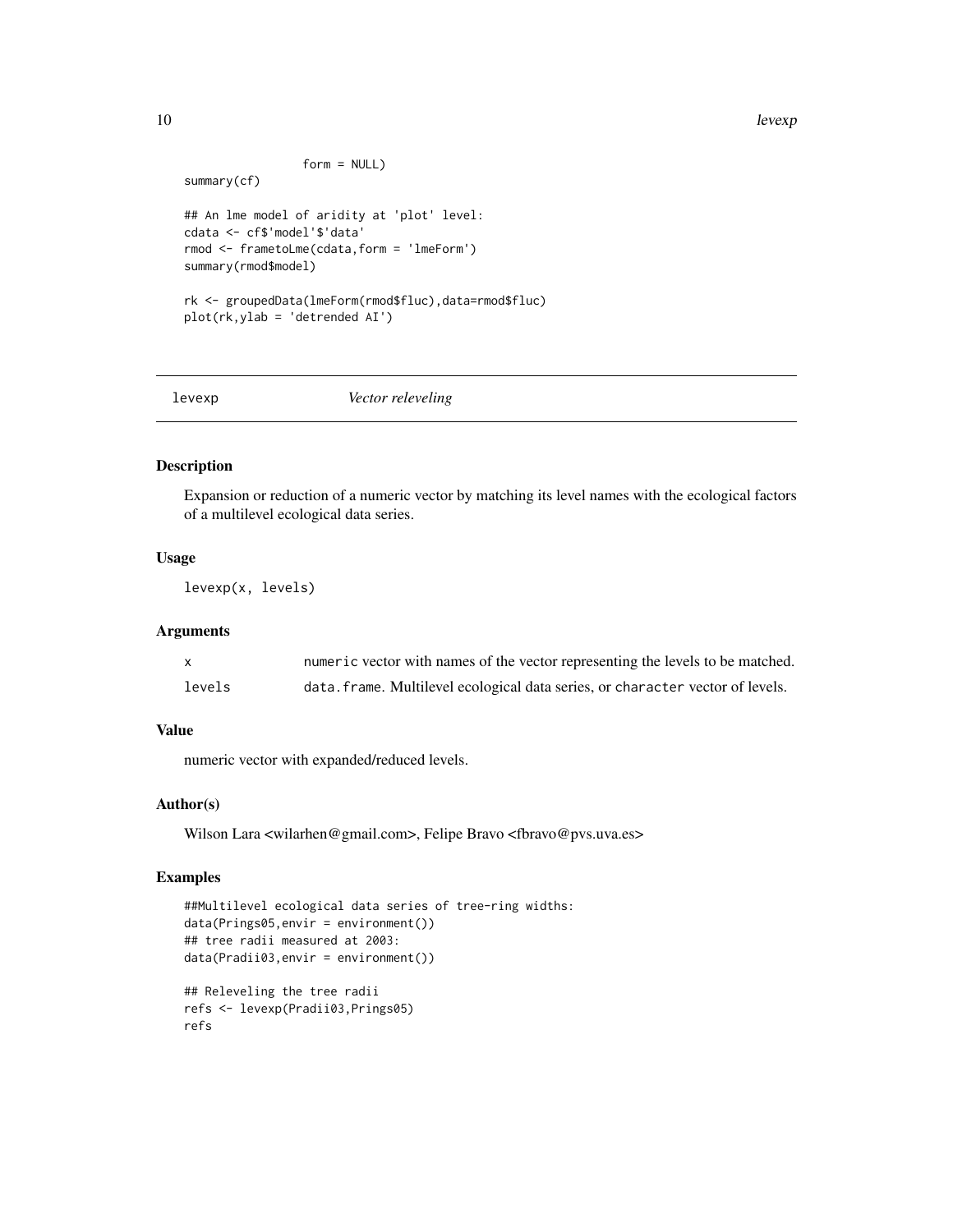<span id="page-10-1"></span><span id="page-10-0"></span>lmeForm *LME formula*

# Description

This function computes LME formulas from multilevel ecological data series (MEDS).

# Usage

```
lmeForm(rd, prim.cov = FALSE, resp = NULL, covar = NULL, lev.rm = NULL)
```
# Arguments

| rd       | data.frame. Multilevel ecological data series                                                                                                                             |
|----------|---------------------------------------------------------------------------------------------------------------------------------------------------------------------------|
| prim.cov | Logical: should the LME formula only be printed in primary covariate form:<br>$\sim$ cov'? If FALSE then a complete form: 'resp $\sim$ covar $\mid$ group' is formulated. |
| resp     | NULL or character. Column name of the response. If NULL then the name of<br>the first numeric column of the MEDS is used.                                                 |
| covar    | NULL or character. Column name(s) of the covariate(s). If NULL then the name<br>of the first time-unit column in the MEDS is used.                                        |
| lev.rm   | NULL, character or numeric vector of levels in the MEDS to be removed from<br>the groups.                                                                                 |

# Details

Formulas of the form resp  $\sim$  cov | group (see [groupedData](#page-0-0) function) are computed from MEDS. The formulas can be implemented by [modelFrame](#page-11-1) function to detrend MEDS

# Value

```
formula with any of the forms: resp \sim cov | group or \sim cov.
```
# Author(s)

Wilson Lara <wilarhen@gmail.com>, Felipe Bravo <fbravo@pvs.uva.es>

# References

Pinheiro J. C., D. M. Bates. 2000. Mixed-effects models in S and S-PLUS. Springer, New York.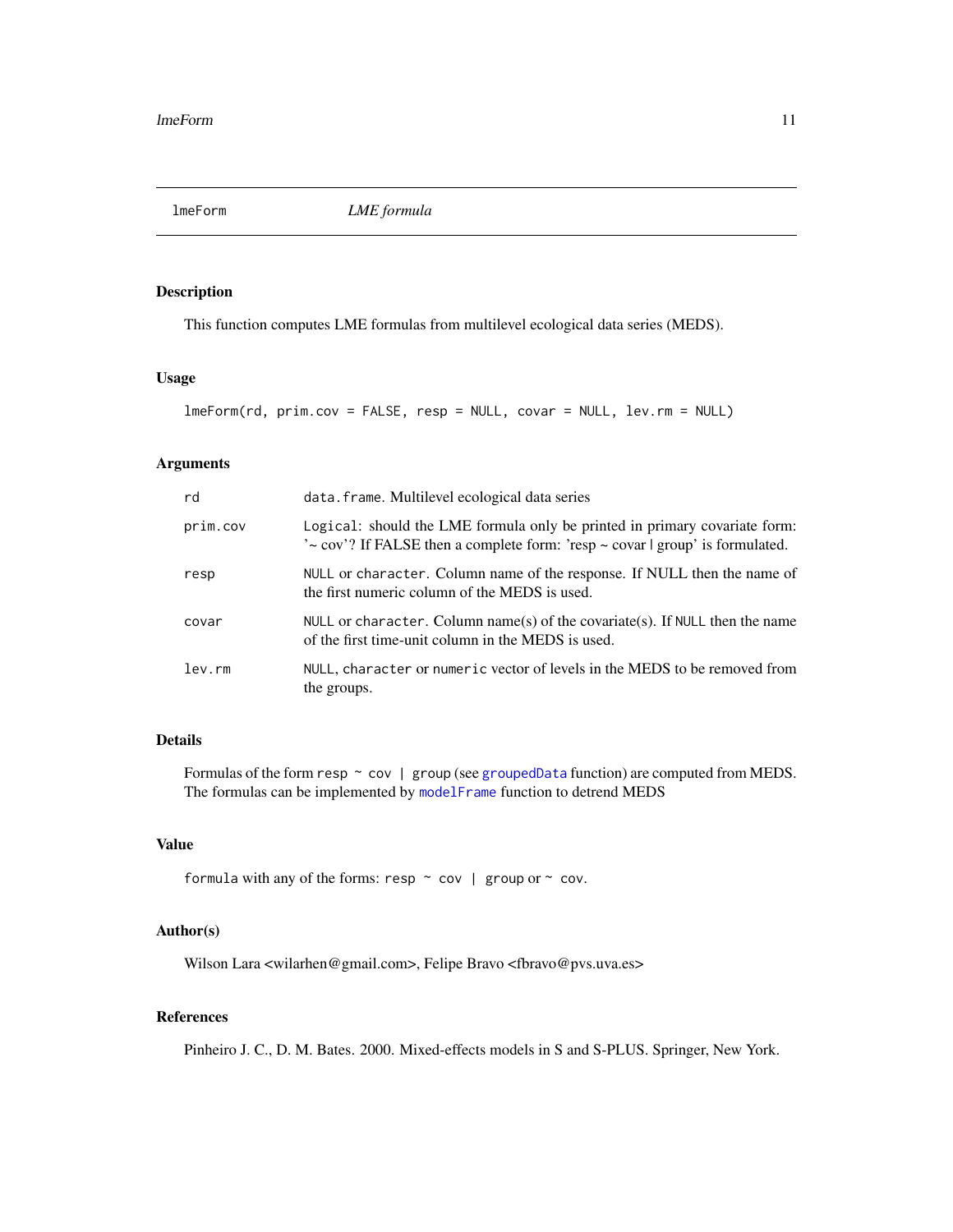# Examples

```
##Multilevel ecological data series of tree-ring widths:
data(Prings05,envir = environment())
## LME formula:
form1 <- lmeForm(Prings05,prim.cov = FALSE)
print(form1)
## removing the sample level from the formula
form2 <- lmeForm(Prings05,lev.rm = 'sample')
form2 <- lmeForm(Prings05,lev.rm = 1)
## groupedData object with the LME formula
gdata <- groupedData(lmeForm(Prings05,lev.rm = 1),
                    data = Prings05)
plot(gdata,groups = ~ sample)
```
<span id="page-11-1"></span>modelFrame *Dendroclimatic-fluctuations modeling*

# Description

This function develops recursive evaluation of functions for one-level modeling (FOLM) and LME detrending of dendroclimatic chronologies.

# Usage

```
modelFrame(rd, fn = list("rtimes", "scacum", "amod"), lv = list(2,
    1, 1), form = "tdForm", \ldots)
```
# Arguments

| rd        | data. frame or list. Dendroclimatic chronology or Multilevel ecological data<br>series.                                                                                  |
|-----------|--------------------------------------------------------------------------------------------------------------------------------------------------------------------------|
| fn        | list. Names of the functions for one-level modeling to be recursively imple-<br>mented.                                                                                  |
| lv        | list. numeric positions in the factor-level labels of rd to implement the one-<br>level functions. If rd is a MEDS, then character names of the factor-level<br>columns. |
| form      | character or NULL. Name of a detrending formula. Two in-package methods<br>are available: the default tdForm or lmeForm.                                                 |
| $\ddotsc$ | Further arguments in $mUnits$ , or in the functions for one-level modeling, or in<br>the lme function/methods, or in the detrending formula.                             |

<span id="page-11-0"></span>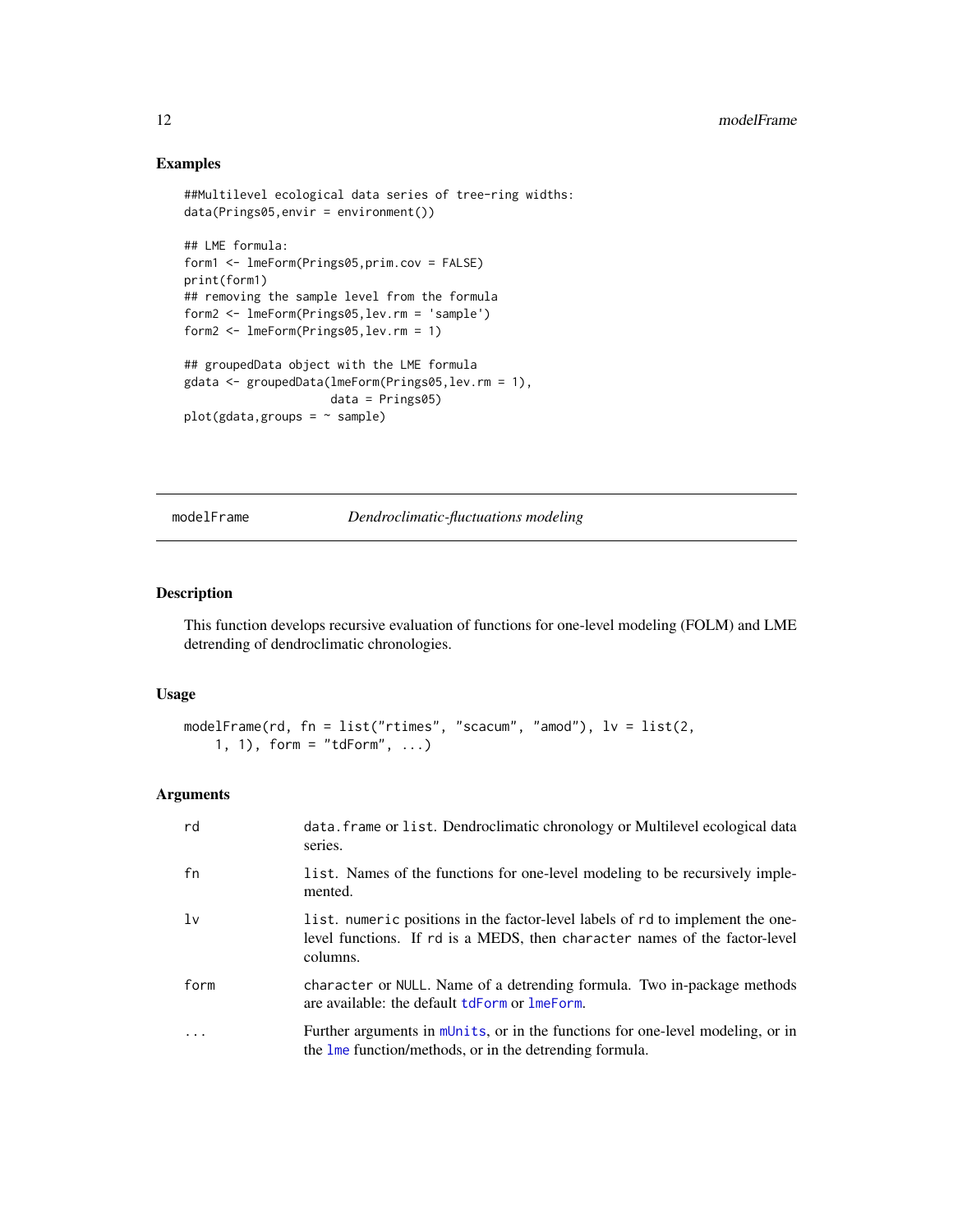#### <span id="page-12-0"></span>modelFrame 13

# Details

Defaults model fluctuations in tree-ring width chronologies via recursive implementation of four FOLM: [rtimes](#page-24-1), [scacum](#page-25-1), [amod](#page-2-1), and [frametoLme](#page-7-1). Nevertheless, other FOLM can be implemented to model aridity-index fluctuations(see example with climatic data). Processed chronologies are detrended with [lme](#page-0-0) function and other [nlme](#page-0-0) methods. Internal algorithm uses [shiftFrame](#page-26-1) [arguSelect](#page-5-1) and [ringApply](#page-23-1) functions. Consequently, arguments that are not iterated over factor-level labels in the processed data are specified in 'MoreArgs' lists (see examples). Arguments in modelFrame objects can be updated with [update](#page-0-0) function.

#### Value

Threefold list with fluctuations in fluc, [groupedData](#page-0-0) object in model, and model call in call.

#### Author(s)

Wilson Lara <wilarhen@gmail.com>, Felipe Bravo <fbravo@pvs.uva.es>

# References

Lara W., F. Bravo, D. Maguire. 2013. Modeling patterns between drought and tree biomass growth from dendrochronological data: A multilevel approach. Agric. For. Meteorol., 178-179:140-151.

```
##TRW chronology (mm) and inside-bark radii
data(Pchron, envir = environment())data(Pradii03,envir = environment())
## Tree-ring width fluctuations:
trwf <- modelFrame(Pchron,
                   sc.c = Pradii03,
                   rf.t = 2003,
                   log.t = TRUE)
summary(trwf$'model')
## Tree-diameter fluctuations:
tdf <- modelFrame(Pchron,
                  sc.c = Pradii03,
                  rf.t = 2003,
                  log.t = TRUE,MoreArgs = list(mp = c(pi,2)))summary(tdf$'model')
## Climatic records:
data(Temp,envir = environment())
data(Prec,envir = environment())
## Aridity-index fluctuations:
aif <- modelFrame(rd = list(Prec, Temp),
                  fn = list('moveYr','wlai'),
                  lv = list('year','year'),
```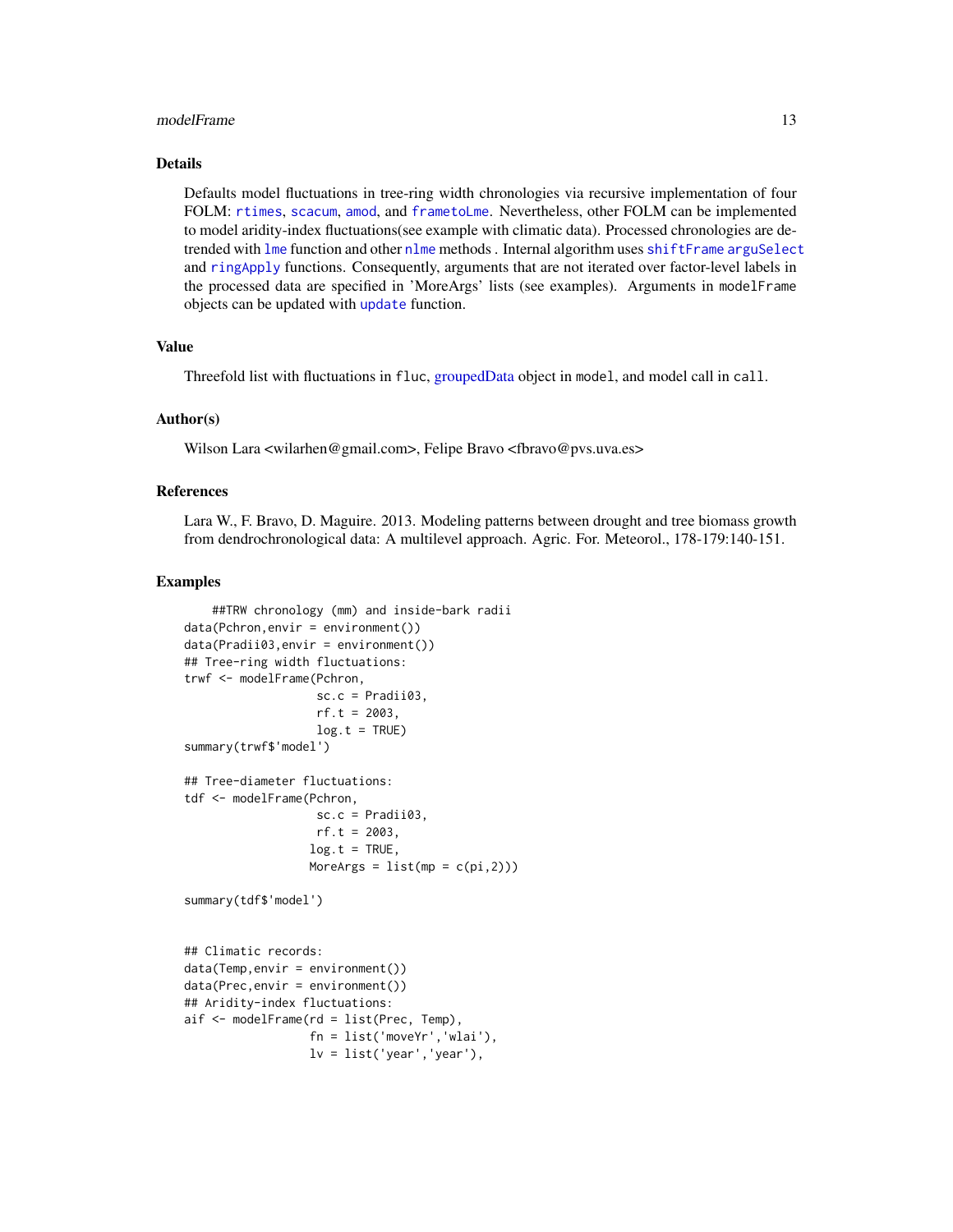<span id="page-13-0"></span>14 move Yr

```
form = 'lmeForm')
summary(aif$'model')
```
moveYr *Seasonal years*

# Description

Monthly records in time-series replicates (usually of climate) are labeled for the years can begin in a month other than January.

#### Usage

moveYr(cd, ini.mnt = "Oct")

#### Arguments

| cd      | data. frame. Multilevel ecological data series or numeric vector of repeated<br>years with vector names belonging to month, abb.                                                                                  |
|---------|-------------------------------------------------------------------------------------------------------------------------------------------------------------------------------------------------------------------|
| ini.mnt | character, or numeric from 1 to 12. Initial month of the seasonal year. If<br>character then the months are built-in constants in R-package base. Default<br>'Oct' makes the years begin in October, for example. |

# Details

character months as defined in [month.abb](#page-0-0) or [month.name](#page-0-0).

# Value

data.frame object with the months being numeric values and the years beginning at ini.mnt argument.

# Author(s)

Wilson Lara <wilarhen@gmail.com>, Felipe Bravo <fbravo@pvs.uva.es>

```
## Climatic records of monthly precipitation sums and monthly
## average temperatures
data(PTclim05,envir = environment())
## Making the year 1955 in plot 'P16106' to begin on 'April'
cl1 <- slitFrame(PTclim05,c('year','plot'))[[1]]
cl2 \leq moveYr(cl1,ini.mnt = 'Mar')head(cl2)
## a simple vector of years
yr <- rep(2005,12)
```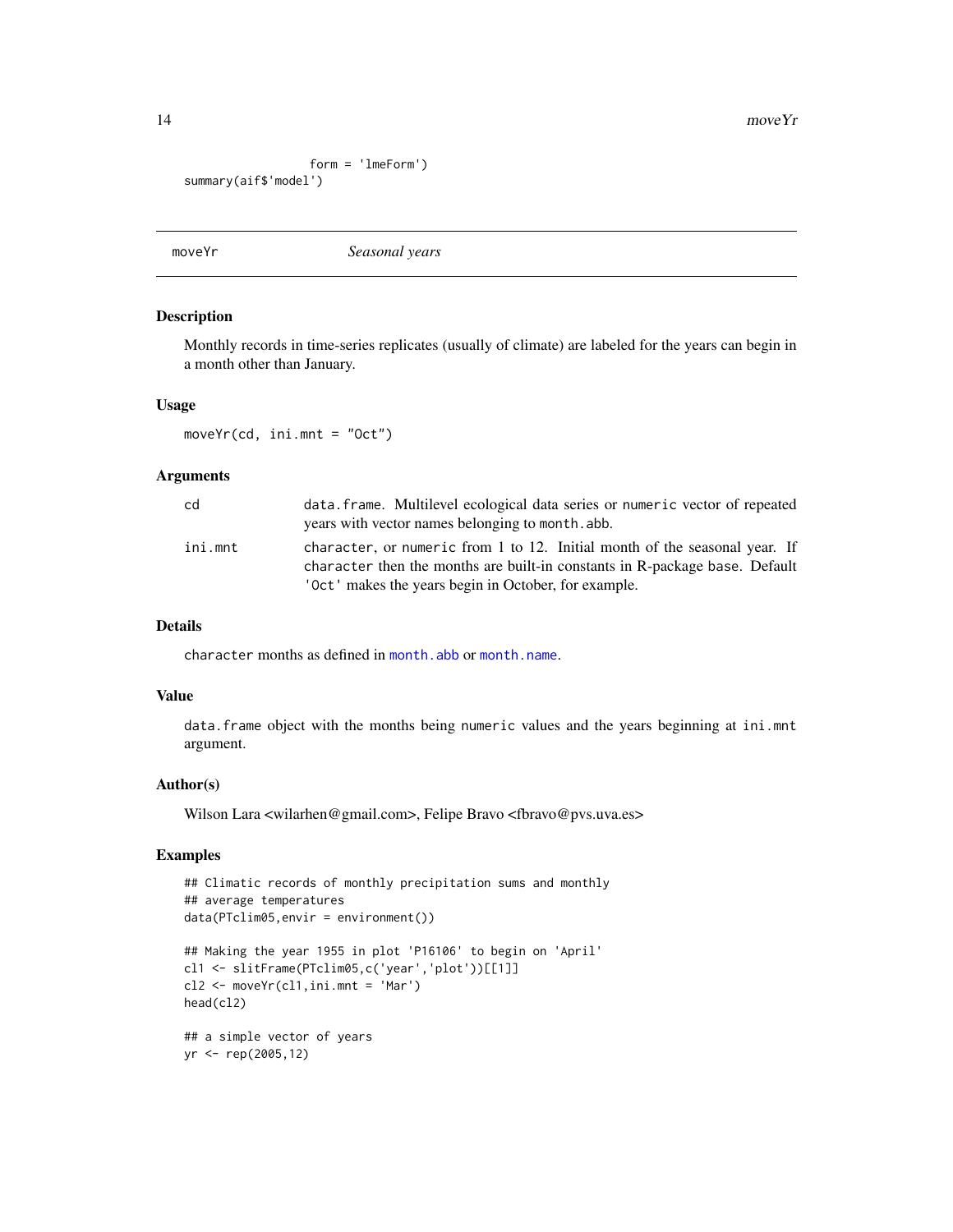#### <span id="page-14-0"></span> $m$ uleMan  $15$

```
names(yr) <- month.abb[1:12]
moveYr(yr)
```
#### <span id="page-14-1"></span>muleMan *Multilevel dendroclimatic correlograms*

# Description

Multivariate correlograms between TRW fluctuations and climatic fluctuations.

# Usage

 $muleMan(rd, cd, rd.var = NULL, cd.var = NULL, ...)$ 

# Arguments

| rd         | dataframe or grouped Data. TRW fluctuations such as that produced by model Frame.                                            |
|------------|------------------------------------------------------------------------------------------------------------------------------|
| cd         | dataframe or grouped Data. Aridity-index fluctuations such as that produced<br>by modelFrame.                                |
| rd.var     | character or NULL. Column name of the TRW fluctuations to be compared. If<br>NULL then the first column is processed.        |
| cd.var     | character or NULL. Column name of the aridity-index fluctuations to be com-<br>pared. If NULL then the first column is used. |
| $\ddots$ . | Further arguments in mgram                                                                                                   |

# Details

Function [mgram](#page-0-0) in package [ecodist](#page-0-0) is implemented to compare the dendroclimatic fluctuations. Models being compared should have common higher-level factors (see example).

# Value

data.frame object of multivariate correlations.

# Author(s)

Wilson Lara <wilarhen@gmail.com>, Felipe Bravo <fbravo@pvs.uva.es>

# References

Lara W., F. Bravo, D. Maguire. 2013. Modeling patterns between drought and tree biomass growth from dendrochronological data: A multilevel approach. Agric. For. Meteorol., 178-179:140-151.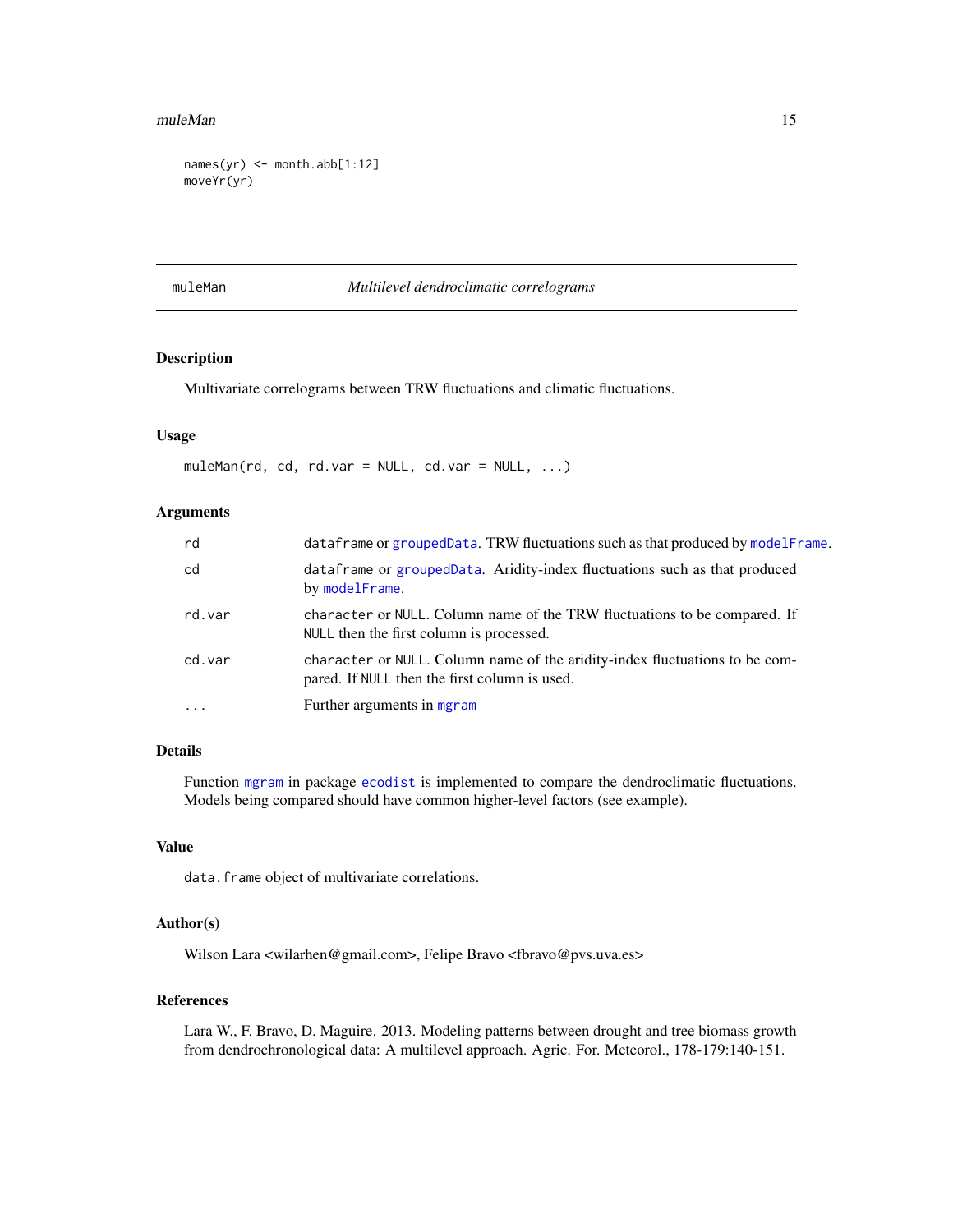#### Examples

```
##TRW chronology (mm) and inside-bark radii
data(Pchron, envir = environment())data(Pradii03,envir = environment())
## TRW fluctuations:
trwf <- modelFrame(Pchron,
                   sc.c = Pradii03,rf.t = 2003,
                   log.t = TRUE)
## Climatic records:
data(Temp, envir = environment())data(Prec,envir = environment())
## Aridity-index fluctuations:
aif <- modelFrame(rd = list(Prec, Temp),
                  fn = list('moveYr','wlai'),
                  lv = list('year', 'year'),form = 'lmeForm')
##Multivariate comparison:
mcomp <- muleMan(trwf,
                    aif,
                 nperm = 10^3)str(mcomp)
```
<span id="page-15-1"></span>mUnits *Metric system*

#### Description

This function control metric units.

#### Usage

mUnits(x, from = "mm", to = "mm")

# Arguments

| X    | numeric vector.                 |
|------|---------------------------------|
| from | character. Initial metric unit. |
| to   | character. Final metric unit.   |

# Details

Characters in from and to arguments have the form 'p\_', where 'p' is the metric prefix and '\_' is a base unit. Sixteen metric prefixes are supported: atto 'a', femto 'f', pico 'p', nano 'n', micro 'mm', mili 'm', centi 'c', deci 'd', deca 'da', hecto 'h', kilo 'k', mega 'M', giga 'G', tera 'T', peta 'P', and exa 'E'.

<span id="page-15-0"></span>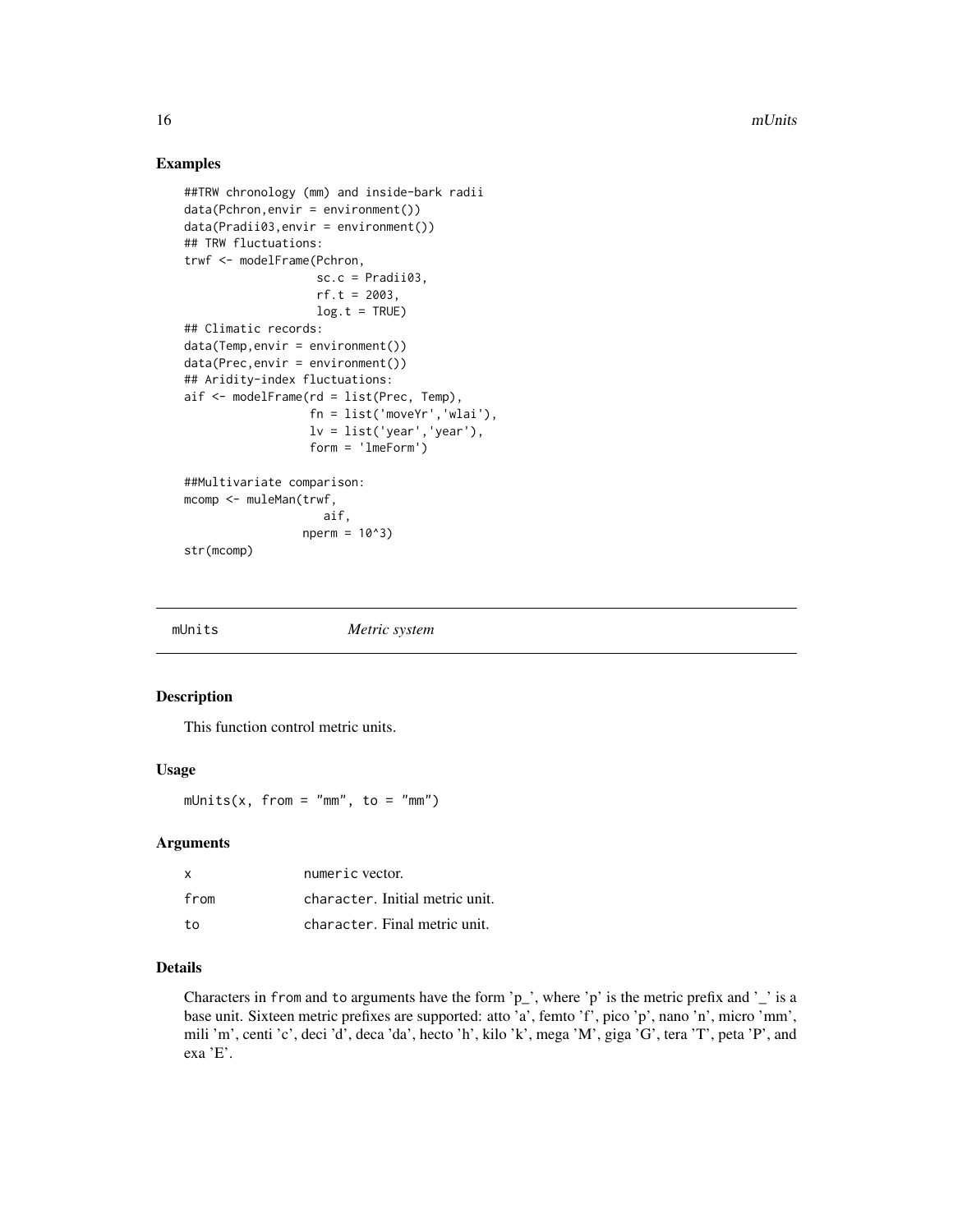#### <span id="page-16-0"></span>Pchron 2008 and 2008 and 2008 and 2008 and 2008 and 2008 and 2008 and 2008 and 2008 and 2008 and 2008 and 2008  $\pm 17$

#### Value

numeric vector.

#### Author(s)

Wilson Lara <wilarhen@gmail.com>, Felipe Bravo <fbravo@pvs.uva.es>

#### Examples

```
## Simulation of TRW data
set.seed(1)
w \le - abs(rnorm(12,1,1))
trw \leq ts(w, start = 1970)
## transforming metric units of trw vector from milimeters to meters
sr \leq -mUnits(trw, from = 'mm', to = 'm')attributes(sr)
```
Pchron *Tree-ring width (TRW) chronology*

#### **Description**

TRW chronology for Pinus pinaster forests from two sample plots in northern Spain (Soria) and east-central Spain (Cuenca). The data set contains eight TRW series. To account for source variability, two trees were selected per site, and two samples were extracted from each tree.

#### Usage

data(Pchron)

#### Format

data. frame object with eight columns.

Row names of the data set are time-units labels (years of formation).

Column names represent levels in three within-stand ecological factors that are common to most TRW data and represent variability in stand qualities (stand), tree-radial morphology (sample), and tree genetics/phenotypes (tree). The names are dot-separated labels representing the hierarchy of the three ecological factors, where higher ecological-factor levels are defined first and lower levels after. For example, code 'P16106.17.a' is the column name of sample replicate 'a' in tree '17' in plot 'P16106'.

#### Details

This data set belongs to a more extensive tree-ring chronology which was processed in previous studies (Bogino and Bravo, 2008) by measuring TRW in polished-core samples (5 mm diameter) using the Windendro program and cross-dating the tree-ring chronologies using COFECHA software. Time units for the TRWs are formation years spanning from 1861 to 2005. The cross-dating records suggested that maritime pine chronologies had high SNR: (23-28 in northern Spain, and 38-61 in east-central Spain) and high EPS (0.96 in northern Spain, and 0.98 in east-central Spain).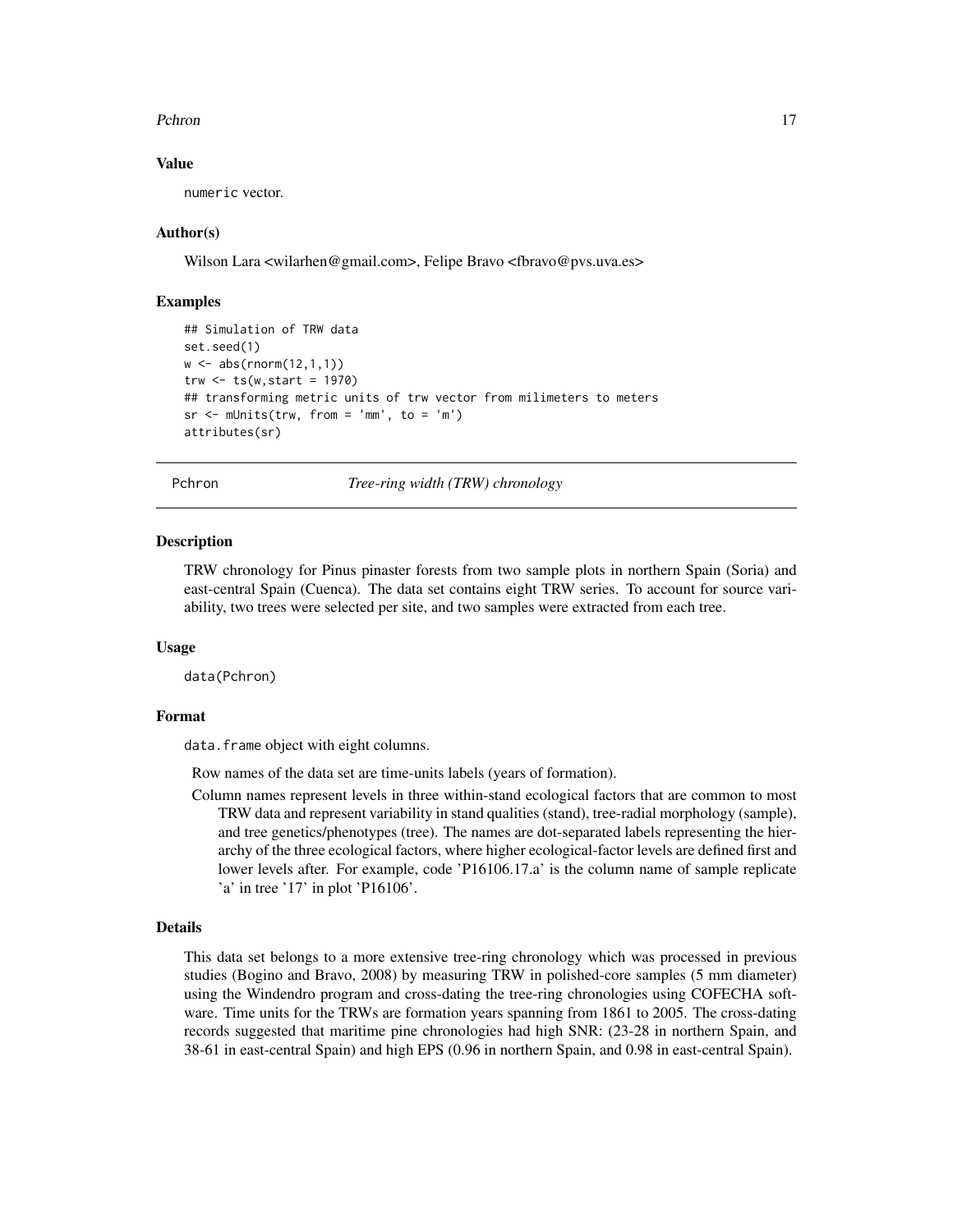# <span id="page-17-0"></span>References

Bogino, S., and Bravo, F. (2008). Growth response of Pinus pinaster Ait. to climatic variables in central Spanish forests. Ann. For. Sci. 65, 1-13.

# Examples

str(Pchron)

plot.modelFrame *Plot modelFrame objects*

# Description

Diagnostic Trellis plot for fluctuations in [modelFrame](#page-11-1) objects are obtained.

# Usage

## S3 method for class 'modelFrame'  $plot(x, \ldots)$ 

# Arguments

|                         | An object inheriting from class model Frame.           |
|-------------------------|--------------------------------------------------------|
| $\cdot$ $\cdot$ $\cdot$ | further arguments passed to the Trellis plot function. |

# Author(s)

Wilson Lara <wilarhen@gmail.com>, Felipe Bravo <fbravo@pvs.uva.es>

```
##TRW chronology (mm) and reference inside-bark radii (mm)
##measured at 2003:
data(Pchron,envir = environment())
data(Pradii03,envir = environment())
## Tree-ring width fluctuations:
trwf <- modelFrame(Pchron,
                  sc.c = Pradii03,rf.t = 2003,
                  log.t = TRUE)
plot(trwf, grid = FALSE)
```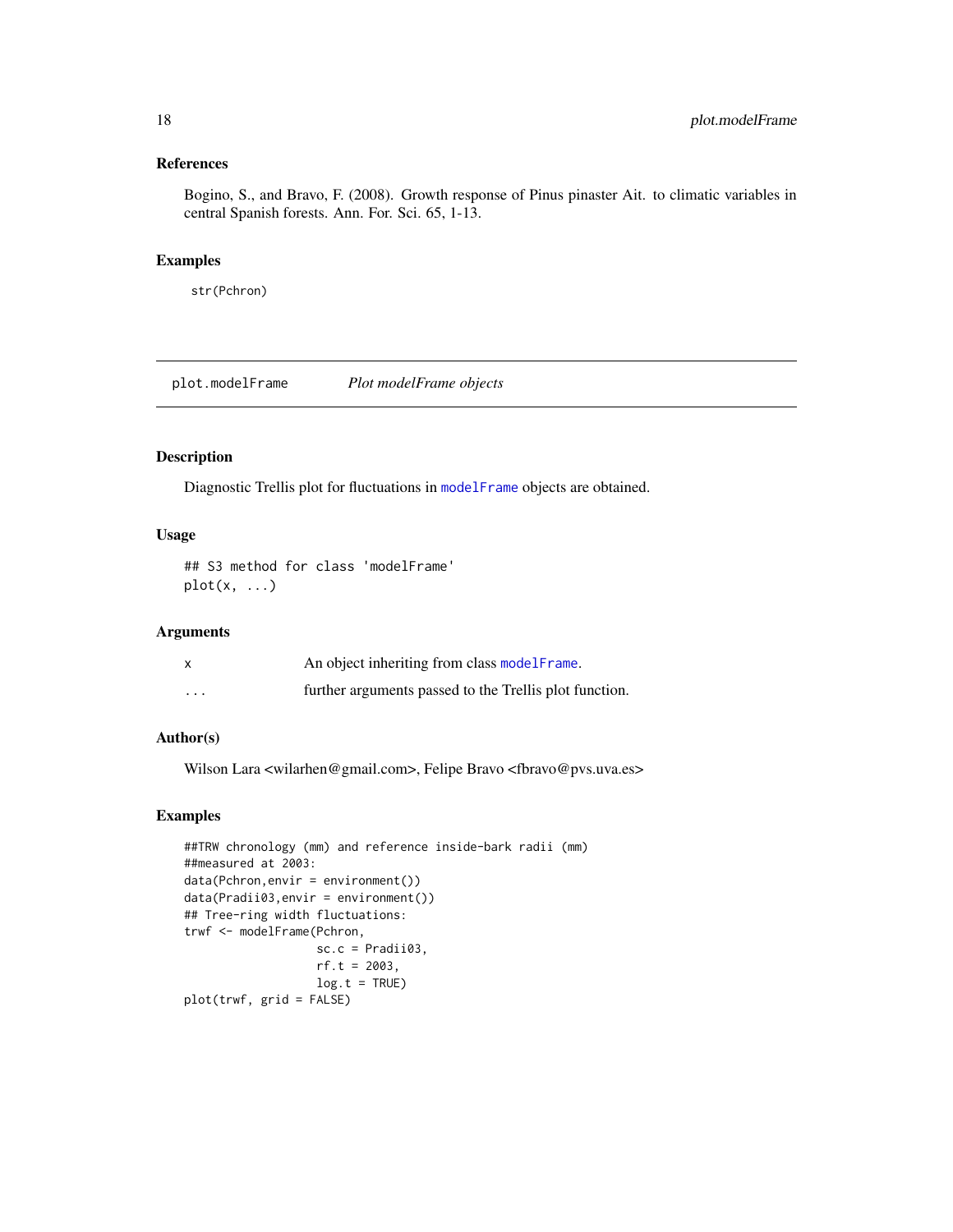<span id="page-18-0"></span>

# Description

Diagnostic Trellis plot for fluctuations in [muleMan](#page-14-1) objects are obtained.

#### Usage

## S3 method for class 'muleMan'  $plot(x, \ldots)$ 

#### Arguments

|          | An object inheriting from class muleMan.               |
|----------|--------------------------------------------------------|
| $\cdots$ | further arguments passed to the Trellis plot function. |

#### Author(s)

Wilson Lara <wilarhen@gmail.com>, Felipe Bravo <fbravo@pvs.uva.es>

```
##TRW chronology (mm) and inside-bark radii
data(Pchron,envir = environment())
data(Pradii03,envir = environment())
## TRW fluctuations:
trwf <- modelFrame(Pchron,
                   sc.c = Pradii03,
                   rf.t = 2003,
                   log.t = TRUE)
## Climatic records:
data(Temp, envir = environment())data(Prec, envir = environment())## Aridity-index fluctuations:
aif <- modelFrame(rd = list(Prec, Temp),
                  fn = list('moveYr','wlai'),
                  lv = list('year','year'),
                  form = 'lmeForm')
##Multivariate comparison:
mcomp <- muleMan(trwf,
                    aif,
                    nperm = 10^3)plot(mcomp, grid = FALSE)
```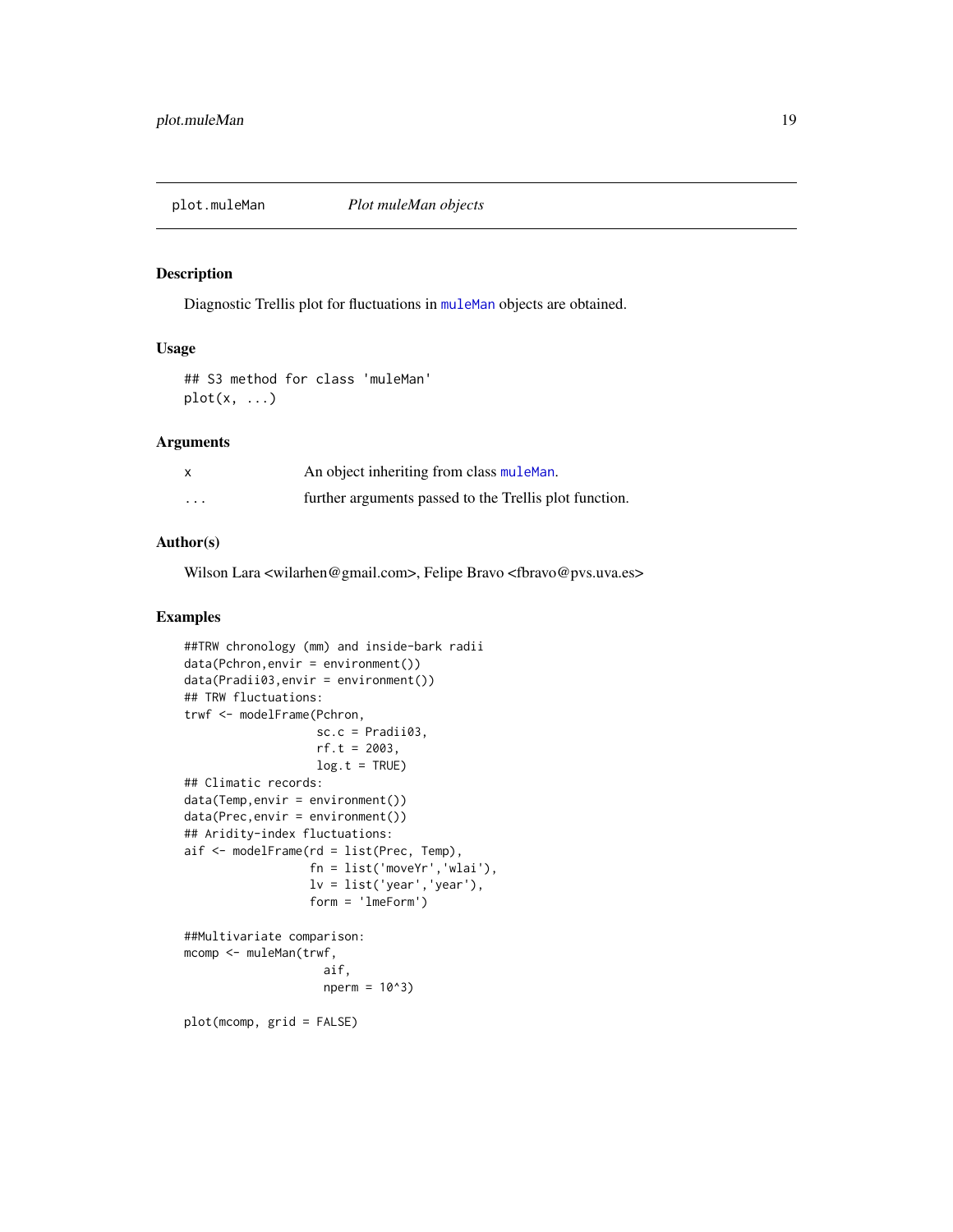<span id="page-19-0"></span>

#### Description

A Walter-Lieth climate diagram is produced.

#### Usage

```
## S3 method for class 'wlai'
plot(x, \ldots)
```
#### Arguments

|          | vector or data. frame. An object inheriting from class wlai, representing the<br>Aridity Index. |
|----------|-------------------------------------------------------------------------------------------------|
| $\cdots$ | logical. Further arguments passed to plot function.                                             |

# Details

Areas between temperature and precipitation lines when precipitation exceeds temperature (moist seasons) are plotted in gray color, and areas where temperature exceeds precipitation (dry seasons) are plotted in black color. Monthly cumulative precipitations over 100 mm are scaled such that 1 degree C of average temperature is equal to 5 mm of precipitation.

#### Value

A [plot](#page-0-0) of the Walter-Lieth diagram.

# Author(s)

Wilson Lara <wilarhen@gmail.com>, Felipe Bravo <fbravo@pvs.uva.es>

#### References

Manrique E., A. Fernandez-Cancio. 2000. Extreme climatic events in dendroclimatic reconstructions from Spain. Clim. Chang., 44: 123-138.

```
##random simulation of climatic records
set.seed(1)
pr <- rnorm(12,1,1)
tm < -rnorm(12, 0, 1)cld <- data.frame(pr,tm)
##labels of months from october to september
rownames(cld) \leftarrow month.abb[c(10:12,1:9)]rownames(cld) <- c(10:12,1:9)
```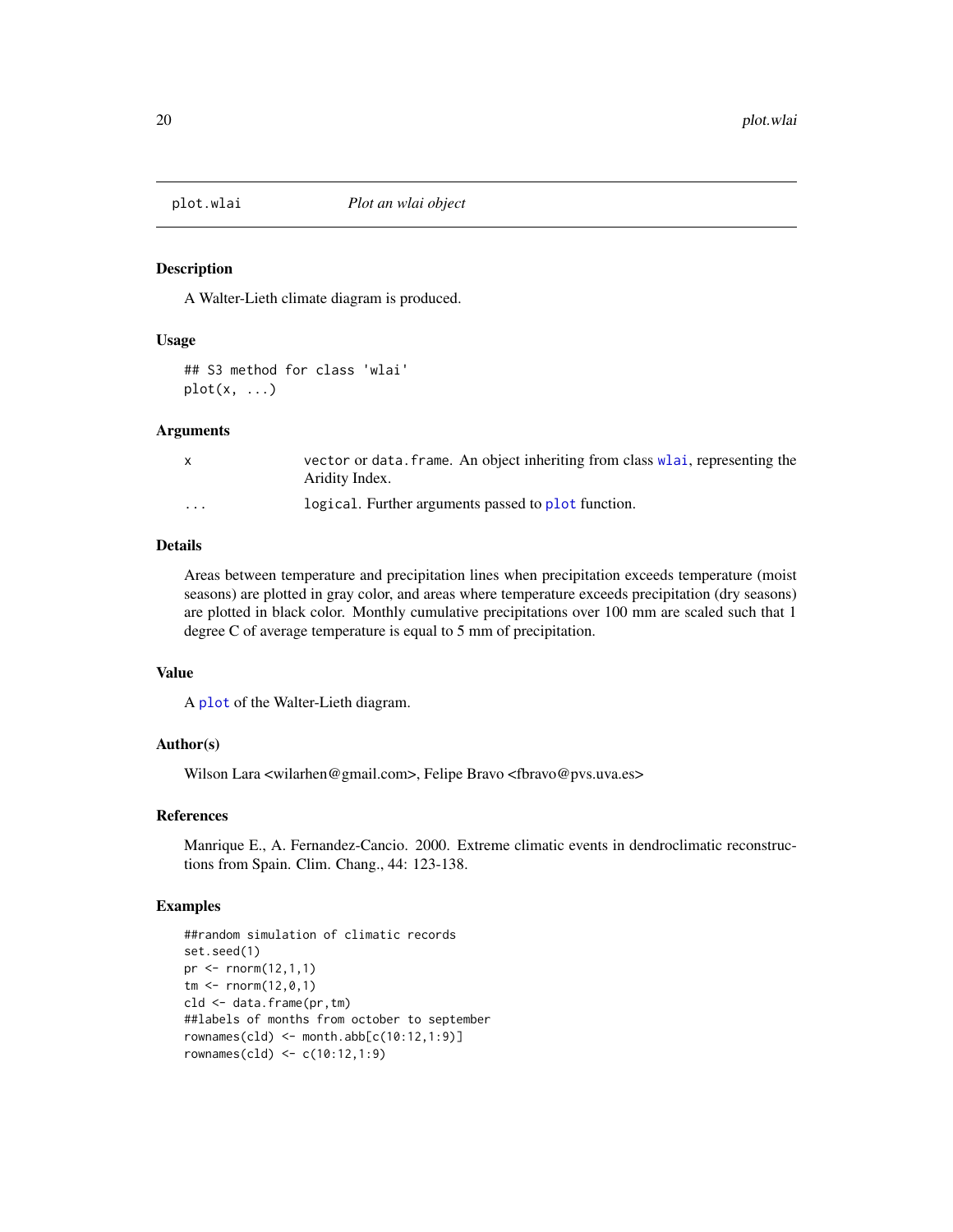#### <span id="page-20-0"></span>Pradii03 21

```
##computation of the aridity index and climate diagram
AI <- wlai(cld)
plot.wlai(AI)
```
Pradii03 *Vector of radii measured on P.pinaster*

# Description

Vector of radii measured in dominant trees of P.pinaster (2003) growing on the Ebro river basin, Spain

#### Usage

data(Pradii03)

# Format

A numeric vector with names of the vector indicating the measured tree.

#### Details

This vector contains inside-bark radii, measured in four trees during 2003 (mm). This radial vector was derived from the over-bark diameters at breast height (cm), with allometric estimation of insidebark diameters from the over-bark diameters. Names of the vector correspond to labels at tree level

# Source

Sustainable Forest Management Research Institute, Universidad de Valladolid (UVa)-INIA.

# Examples

str(Pradii03)

Prec *Cumulative precipitations*

#### Description

Monthly cumulative precipitation (mm).

#### Usage

data(Prec)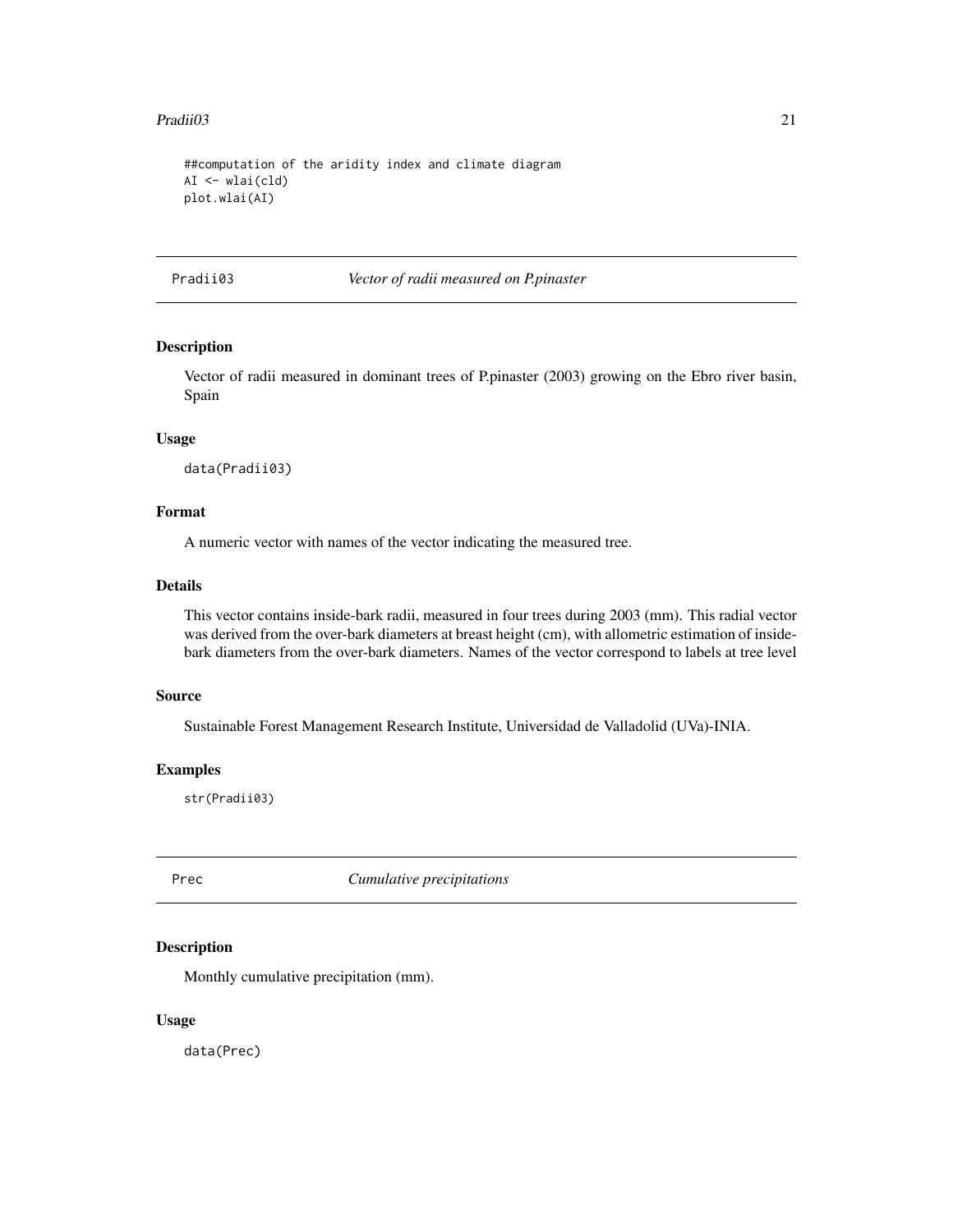#### <span id="page-21-0"></span>Format

data.frame object with 24 records.

Column names contain plot codes and monthly abbreviations

#### Details

Recorded months begin at January and end at December, and observed years span from 1951 to 2005. Factor in data set defines one sample level (plot)

# References

Bogino, S., and Bravo, F. (2008). Growth response of Pinus pinaster Ait. to climatic variables in central Spanish forests. Ann. For. Sci. 65, 1-13.

#### Examples

str(Prec)

Prings05 *Multilevel data set of P. pinaster*

#### Description

Radial increments of Pinus pinaster from two sample plots located on Northern and Southern portions of Ebro river basin, Spain.

#### Usage

data(Prings05)

#### Format

A data frame with the following 5 variables.

x A numeric vector with the radial increments in mm year-1

year A numeric vector with the recorded year

sample A factor indicating the sample replicate

tree A factor indicating the tree number

plot A factor indicating the plot code

#### Details

This data set contains eight series of tree-ring widths of maritime pine (Pinus pinaster), with recorded years spanning from 1810 to 2005. The cores were sampled from dominant trees of two sites, with sample plots being located on both: northern Spain (plot code: P44005) and center-east portion of the same country (plot code: P16106). Two trees were selected by plot, and two core samples were extracted by tree. Consequently, the sample design defined three levels: sample in tree on plot (plot level), sample in tree (tree level), and sample level.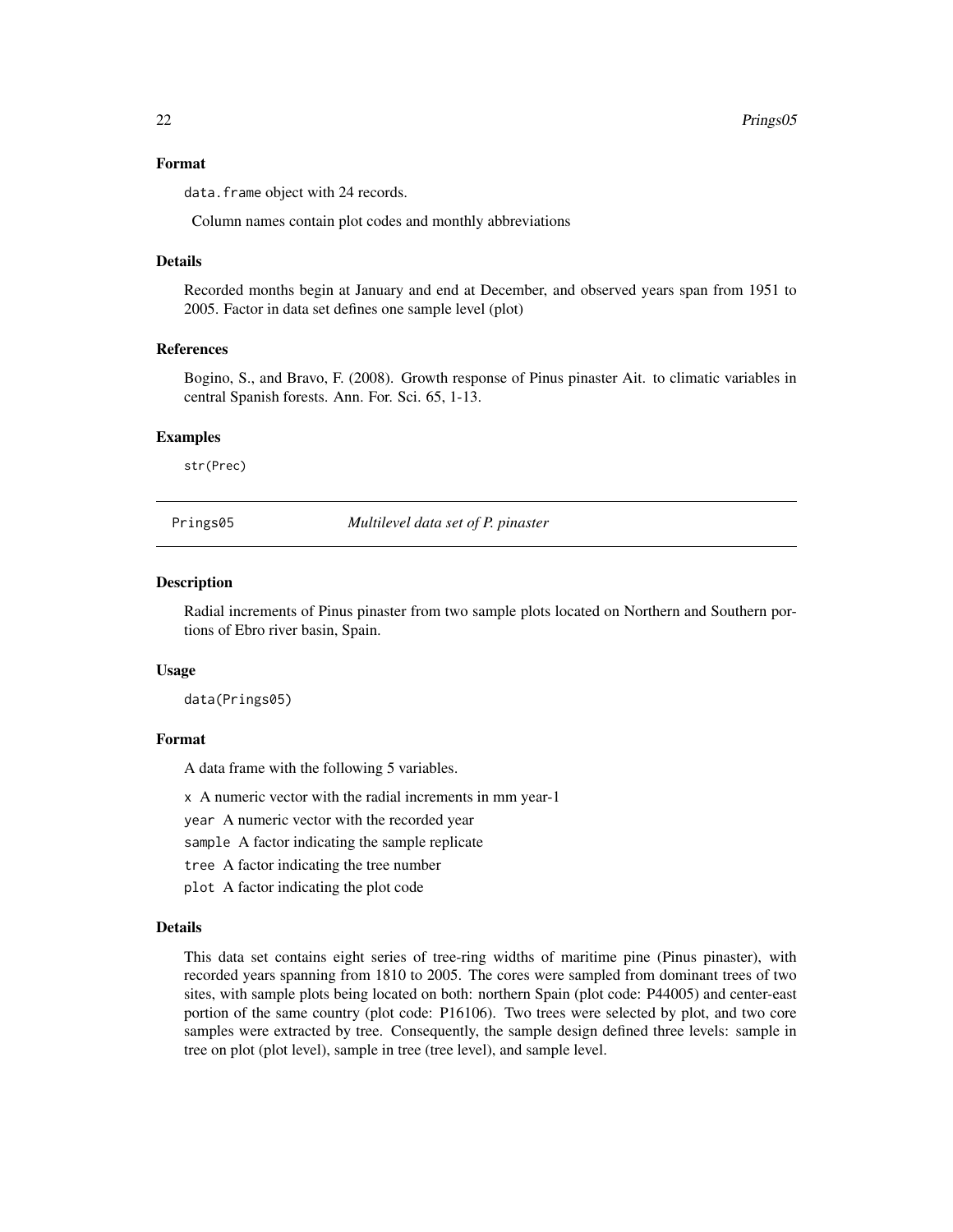#### <span id="page-22-0"></span> $P Tclim05$  23

#### References

Bogino, S., and Bravo, F. (2008). Growth response of Pinus pinaster Ait. to climatic variables in central Spanish forests. Ann. For. Sci. 65, 1-13.

# Examples

str(Prings05)

| PTclim05 | Multilevel data set of monthly cumulative precipitations and monthly |
|----------|----------------------------------------------------------------------|
|          | average temperatures                                                 |

# Description

Monthly precipitation sums and average temperatures of two climatic locations.

#### Usage

data(PTclim05)

# Format

A data frame with the following 5 variables.

- pr A numeric vector with the monthly cumulative precipitations (mm month-1)
- tm A numeric vector with the monthly average temperatures (degree C month-1)

month A numeric vector of months

- year A numeric vector of years
- plot A factor vector of plot codes

#### Details

Recorded months begin at January and end at December, and observed years span from 1951 to 2005. Factor in data set defines one sample level (plot)

# References

Bogino, S., and Bravo, F. (2008). Growth response of Pinus pinaster Ait. to climatic variables in central Spanish forests. Ann. For. Sci. 65, 1-13.

# Examples

str(PTclim05)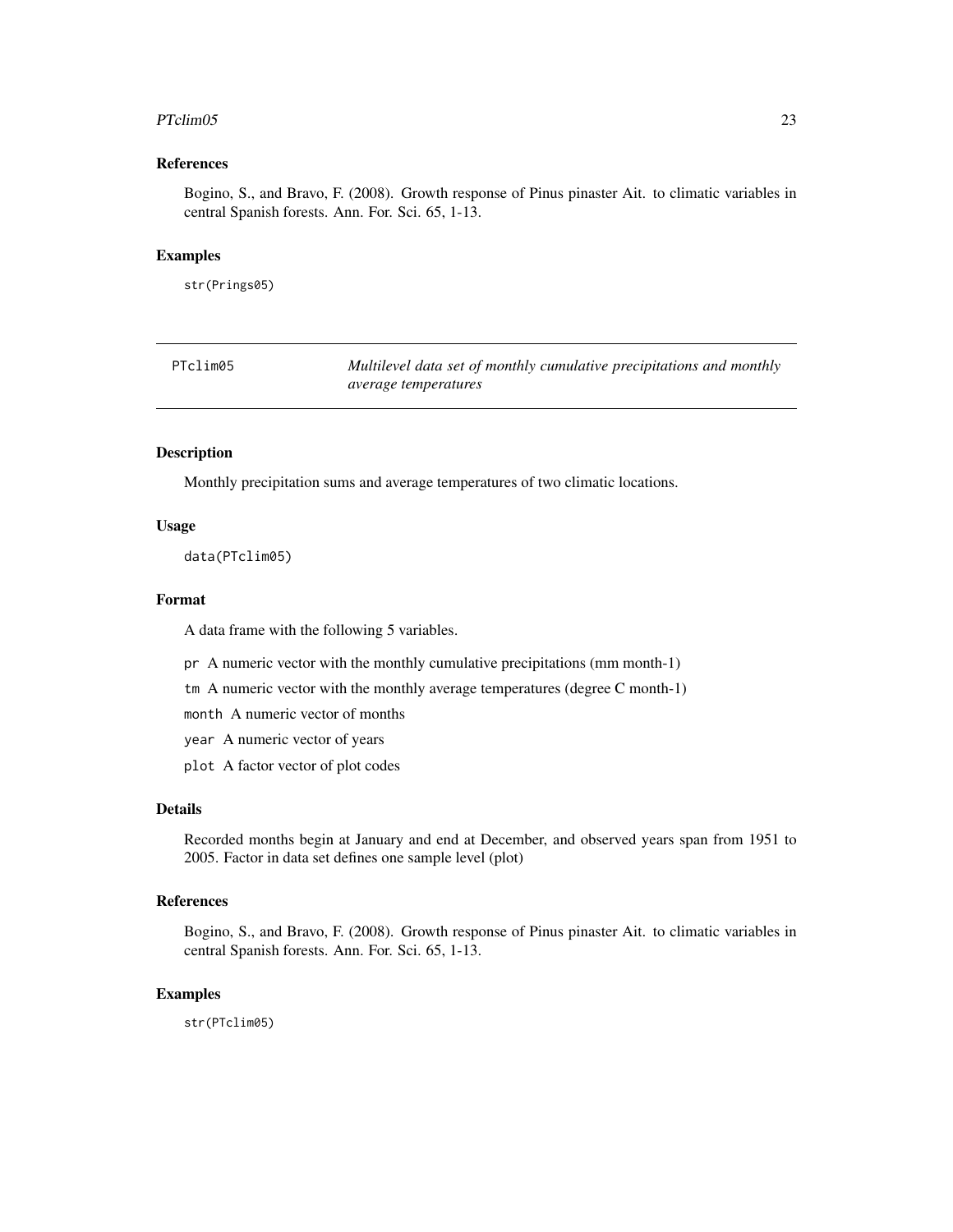<span id="page-23-1"></span><span id="page-23-0"></span>

#### Description

Wrapper of [Map](#page-0-0) to apply functions on multilevel data series and preserve factor-level structure in the outputs.

#### Usage

 $ringApply (rd, 1v = 1, fn = "scacum", ...)$ 

# Arguments

| rd        | data. frame. Multileve ecological data series.                                                                      |
|-----------|---------------------------------------------------------------------------------------------------------------------|
| lv        | numeric position, or character name, of an ecological factor in the processed<br>MEDS.                              |
| fn        | character name of the function to be evaluated (see details). Default 'scacum'<br>computes scaled-cumulative radii. |
| $\ddotsc$ | Further arguments in the function being specified fn argument (see details)                                         |

#### Details

Other functions such as [rtimes](#page-24-1), [scacum](#page-25-1), [amod](#page-2-1), or [wlai](#page-31-1) can be implemented. Function arguments should be formulated as suggested in [mapply](#page-0-0), with constant arguments being stored in a MoreArgs list. This function is implemented by [modelFrame](#page-11-1) for recursive modeling of MEDS.

# Value

data. frame object preserving initial factor-level columns.

#### Author(s)

Wilson Lara <wilarhen@gmail.com>, Felipe Bravo <fbravo@pvs.uva.es>

#### **References**

Lara, W., F. Bravo, D. Maguire. 2013. Modeling patterns between drought and tree biomass growth from dendrochronological data: A multilevel approach. Agric. For. Meteorol., 178-179:140-151.

```
##Multilevel ecological data series (MEDS) of tree-ring widths:
data(Prings05,envir = environment())
## Radial increments measured on 2003:
data(Pradii03,envir = environment())
## MEDS of monthly precipitation sums and average temperatures:
```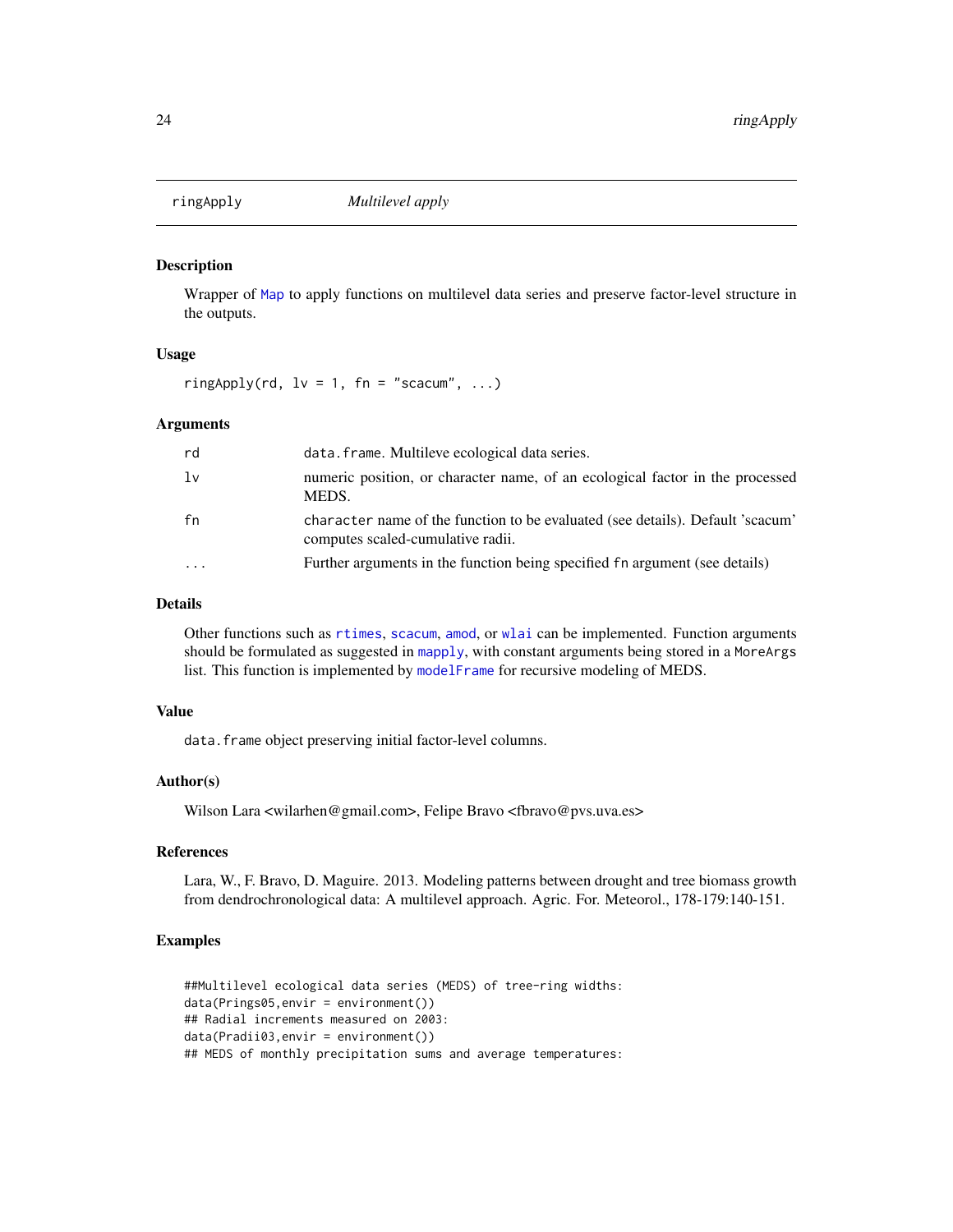#### <span id="page-24-0"></span>rtimes 25

```
data(PTclim05,envir = environment())
##Tree-level scaling of years of formation
##with 'rtimes' function:
dfm1 <- ringApply(Prings05,
                  lv = 2,fn = 'rtimes')
str(dfm1)
##Relative time-units from year 1 to year 9:
subset(dfm1,time%in%c(1:9,NA))
## Sample-level scaling of TRW chronologies around reference radii
## which were measured at 2003:
dfm2 <- ringApply(dfm1,
                  lv = 'sample',
                  sc.c = Pradii03,rf.t = 2003,
                  fn = 'scacum')
str(dfm2)
##Sample-level modeling of basal areas (mm2) via allometric
##scaling:
dfm3 <- ringApply(dfm2,
                  lv = 'sample',fn = 'amod',MoreArgs = list(mp = c(2,1,0.25 * pi,2)))str(dfm3)
## Seasonal years from 'October' to 'September':
cl1 <- ringApply(PTclim05,
                 lv = 'year',fn = 'moveYr')
tail(cl1,15)
##Year-level aridity indexes:
wl <- ringApply(cl1,
               lv = 'year',fn = 'wlai')str(wl)
## Plot of aridity-index fluctuations:
d <- groupedData(lmeForm(wl),wl)
plot(d)
```
<span id="page-24-1"></span>rtimes *Time-units synchronization*

# Description

Unique observations in time-series replicates are excluded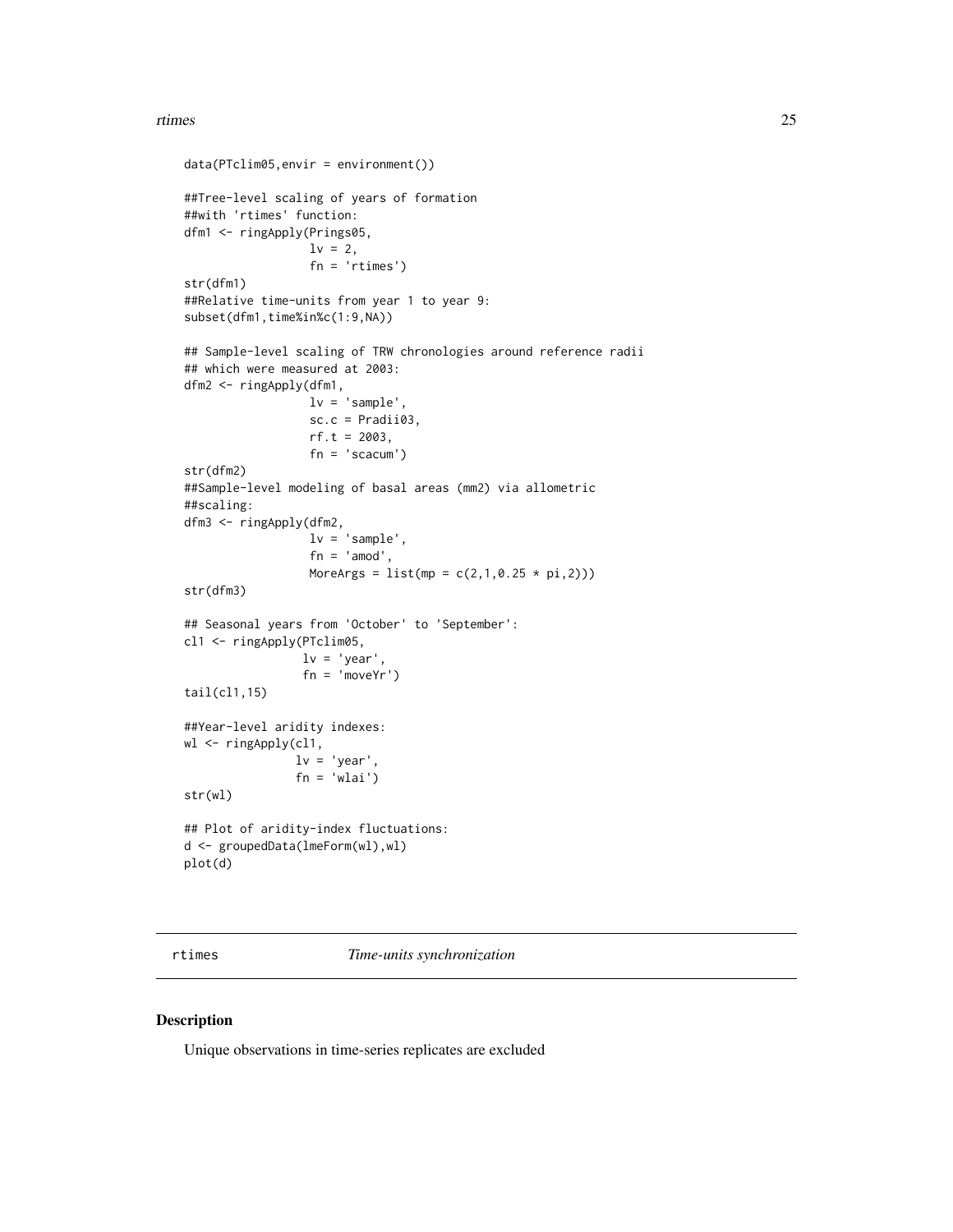#### <span id="page-25-0"></span>Usage

 $rtimes(x, only.dup = TRUE)$ 

# Arguments

|          | multilevel ecological data series containing a column of time units, or numeric<br>vector with names representing the time units.                          |
|----------|------------------------------------------------------------------------------------------------------------------------------------------------------------|
| only.dup | logical. Extract only duplicated times. If TRUE then unique times are replaced<br>with NA. If all computed times are unique then this argument is ignored. |

#### Value

data. frame object with the initial vector and its time units.

# Author(s)

Wilson Lara <wilarhen@gmail.com>, Felipe Bravo <fbravo@pvs.uva.es>

# Examples

```
## row names of a vector
fy \leftarrow function(y, span){(y - span):y}
x <- c(fy(2005,5),fy(2007,10))
## (not run) Simulating the vector
r <- abs(rnorm(length(x)))
names(r) <- x
## (not run) computing the synchronized times:
rtimes(r,only.dup = TRUE)
## (not run) Extracting only duplicated times:
na.omit(rtimes(r,only.dup = TRUE))
```
<span id="page-25-1"></span>scacum *Cummulative-scaled sums*

# Description

This function computes cummulative and scaled sums of time-series replicates.

# Usage

 $scacum(x, sc.c = NA, rf.t = NA)$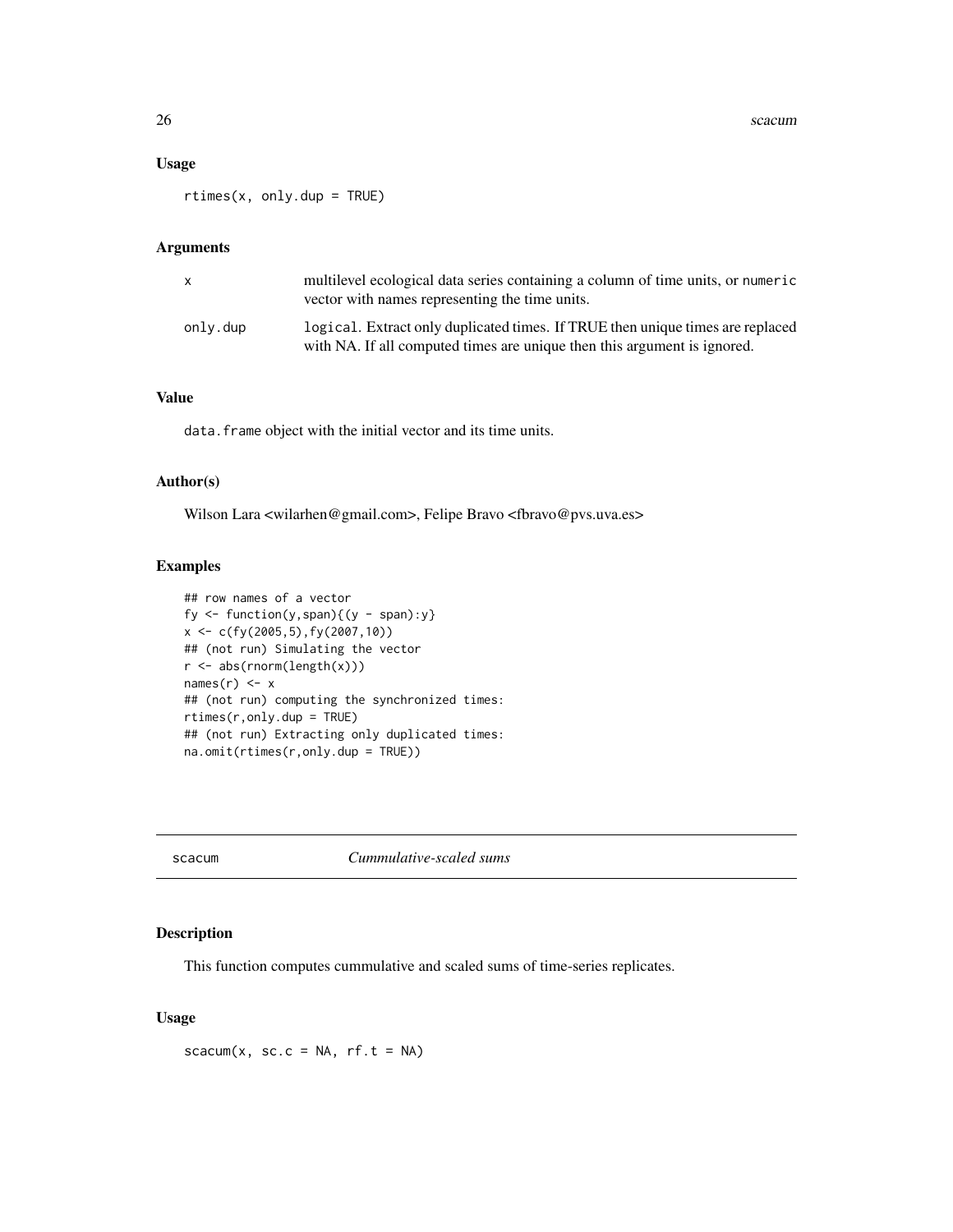#### <span id="page-26-0"></span>shiftFrame 27

#### Arguments

| $\mathsf{x}$ | numeric vector of time-series replicates with names of the vector being time<br>units.                                    |
|--------------|---------------------------------------------------------------------------------------------------------------------------|
| SC.C         | numeric constant. Scaling constant. If NA then the computed cumulative sums<br>are not scaled.                            |
| rf.t         | NA, or numeric constant. Reference time of the scaling constant. If NA then<br>maximum time in vector-name range is used. |

#### Details

Cummulative sums of time-series replicates (e.g. tree-ring widths) are scaled around reference values (e.g. tree radii).

# Value

data frame with the original vector, and its scaled-cummulative sums.

# Author(s)

Wilson Lara <wilarhen@gmail.com>, Felipe Bravo <fbravo@pvs.uva.es>

#### Examples

```
x \leq -c(0.79, 0.32, 0.53, 0.43, 0.18)names(x) < -1948:1952scacum(x, sc.c = 4, rf.t = 1951)##If sc.c = NA then cummulative values are scaled arround
##max(cumsum(x)):
max(cumsum(x))
scacum(x,NA,1951)
```
<span id="page-26-1"></span>shiftFrame *MEDS formatting*

# Description

dendroclimatic chronologies (trw, and climatic data) are formatted into multilevel ecological data series. SI units of continuous variables in the data can be transformed.

# Usage

```
shiftFrame(rd, f.nm = NULL, x.nm = names(rd)[1L], t.nm = "year",
    ...)
```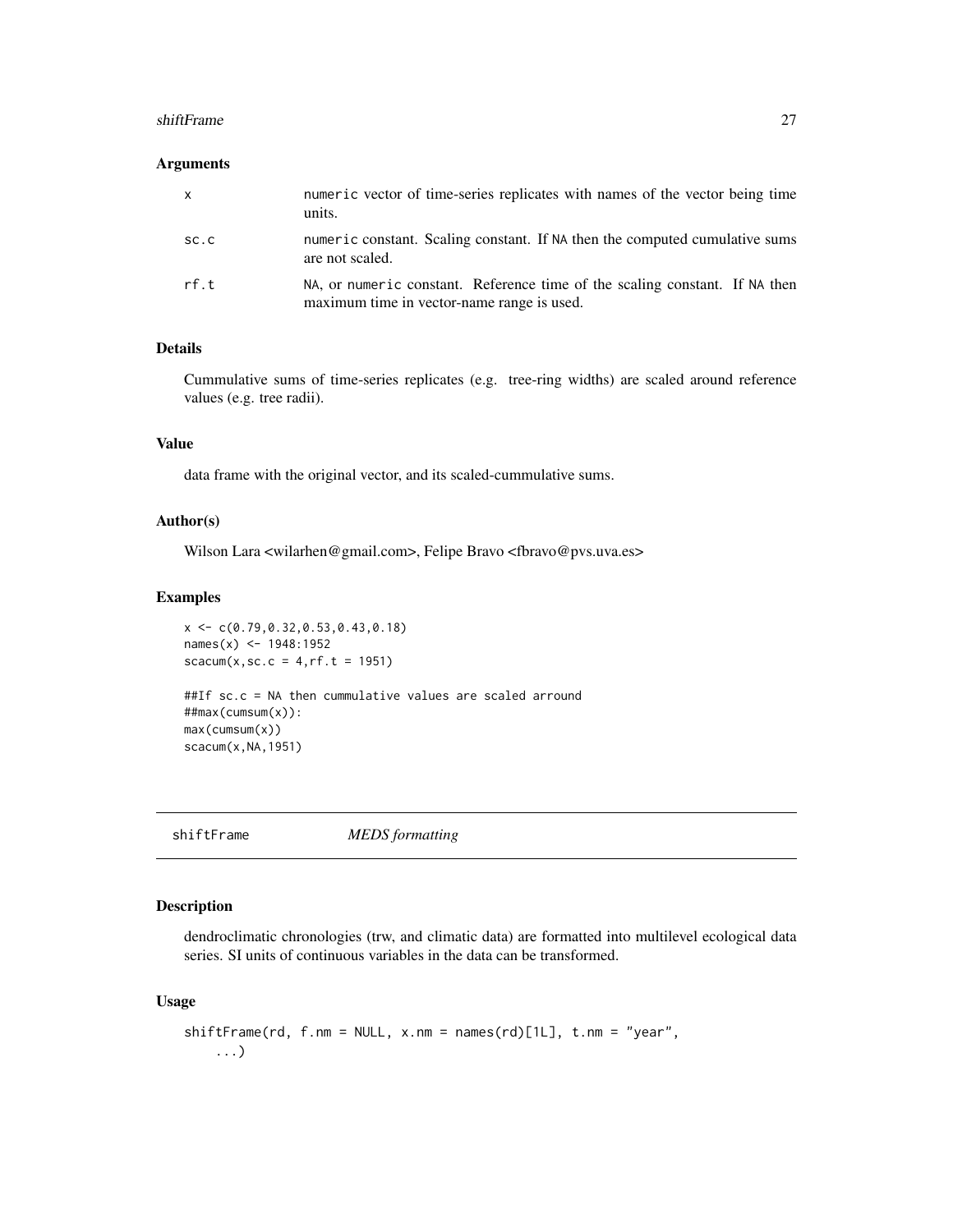#### <span id="page-27-0"></span>**Arguments**

| rd   | data. frame or list. Dendroclimatic chronology DC (see details) or list of two<br>DCs (e.g. precipitation and temperature records), or multilevel ecological data<br>series (MEDS).                                                                                            |
|------|--------------------------------------------------------------------------------------------------------------------------------------------------------------------------------------------------------------------------------------------------------------------------------|
| f.nm | character vector. In the case of formatting ring-data frames, column names<br>of the factors in the new MEDS. If NULL then this argument is recycled from<br>attributes in rd. If such an attribute is also NULL then a sequence of codes (F1,<br>$F2, \ldots$ , $Fn$ is used. |
| x.nm | character. In the case of formatting MEDS, name of the variable to be re-<br>shaped. Default uses name of first variable of rd.                                                                                                                                                |
| t.nm | character. In the case of formatting MEDS, name of the time-units variable.                                                                                                                                                                                                    |
|      | Further arguments in mUnits.                                                                                                                                                                                                                                                   |

# Details

Row names of dendroclimatic data frames are time units (e.g. years). Column names are dotseparated labels representing the hierarchy of ecological or time-units factors, where the higher levels are defined first and the lower levels after. For example, code 'P16106.17' is the column name of core 'a' in tree '17' in plot 'P16106'. Labels containing monthly abbreviations are also formatted.

# Value

When rd argument is a dendroclimatic chronology (see details) then the output is a [groupedData](#page-0-0) object, and viceversa.

# Author(s)

Wilson Lara <wilarhen@gmail.com>, Felipe Bravo <fbravo@pvs.uva.es>

```
##tree-ring widths formated as a groupedData object:
data(Prings05,envir = environment())
```

```
## Formatting the groupedData object into a ring-data frame:
pwide <- shiftFrame(Prings05, from = 'mm', to = 'mmm')
str(pwide)
## Formatting the ring-data frame into a groupedData object, and
## changing SI units from micrometers to milimeters:
plong <- shiftFrame(pwide,from = 'mmm', to = 'mm')
plot(plong)
```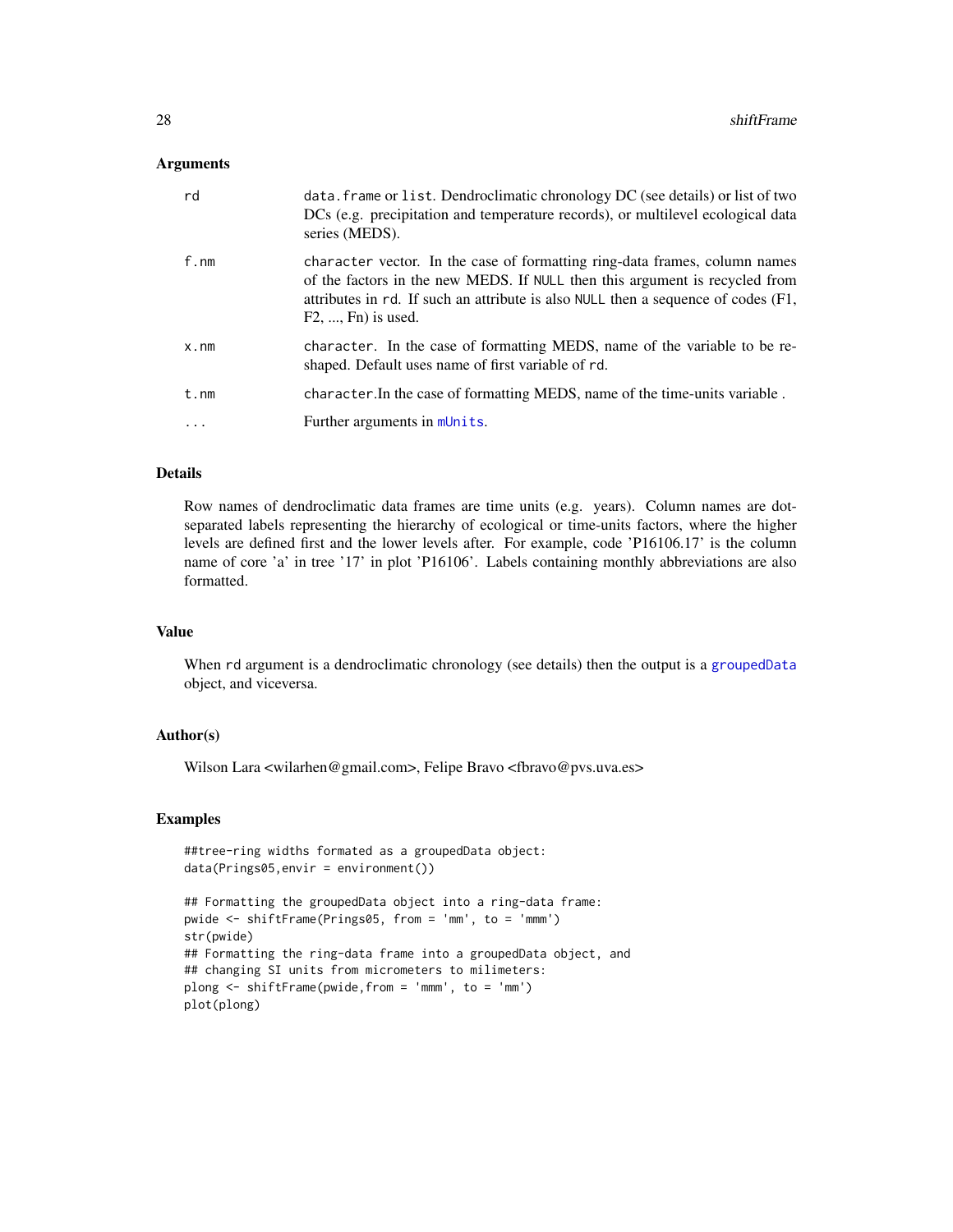<span id="page-28-0"></span>

# Description

This function splits a Multilevel data frame into factor levels.

# Usage

slitFrame(rd, lv = cClass(rd, "factor"))

# Arguments

| rd | data. frame object with factor-level columns.                                                                                                                                                                           |
|----|-------------------------------------------------------------------------------------------------------------------------------------------------------------------------------------------------------------------------|
| lν | Numeric or character. Position number in the factor-level columns of rd. or<br>correspondant column name to split the data. If the spliting column is not a<br>factor, the character name of the column should be used. |

# Value

list of data.frame objects.

#### Author(s)

Wilson Lara <wilarhen@gmail.com>, Felipe Bravo <fbravo@pvs.uva.es>

```
##Ring data frame:
##Multilevel data frame of tree-ring widths:
data(Prings05, envir = environment())
data(PTclim05, envir = environment())
## split multilevel data into its second factor-level column:
spl <- slitFrame(Prings05)
str(spl)
## split the data into the factor-level: 'year':
spl <- slitFrame(Prings05,'year')
str(spl)
spl <- slitFrame(PTclim05,'year')
str(spl)
```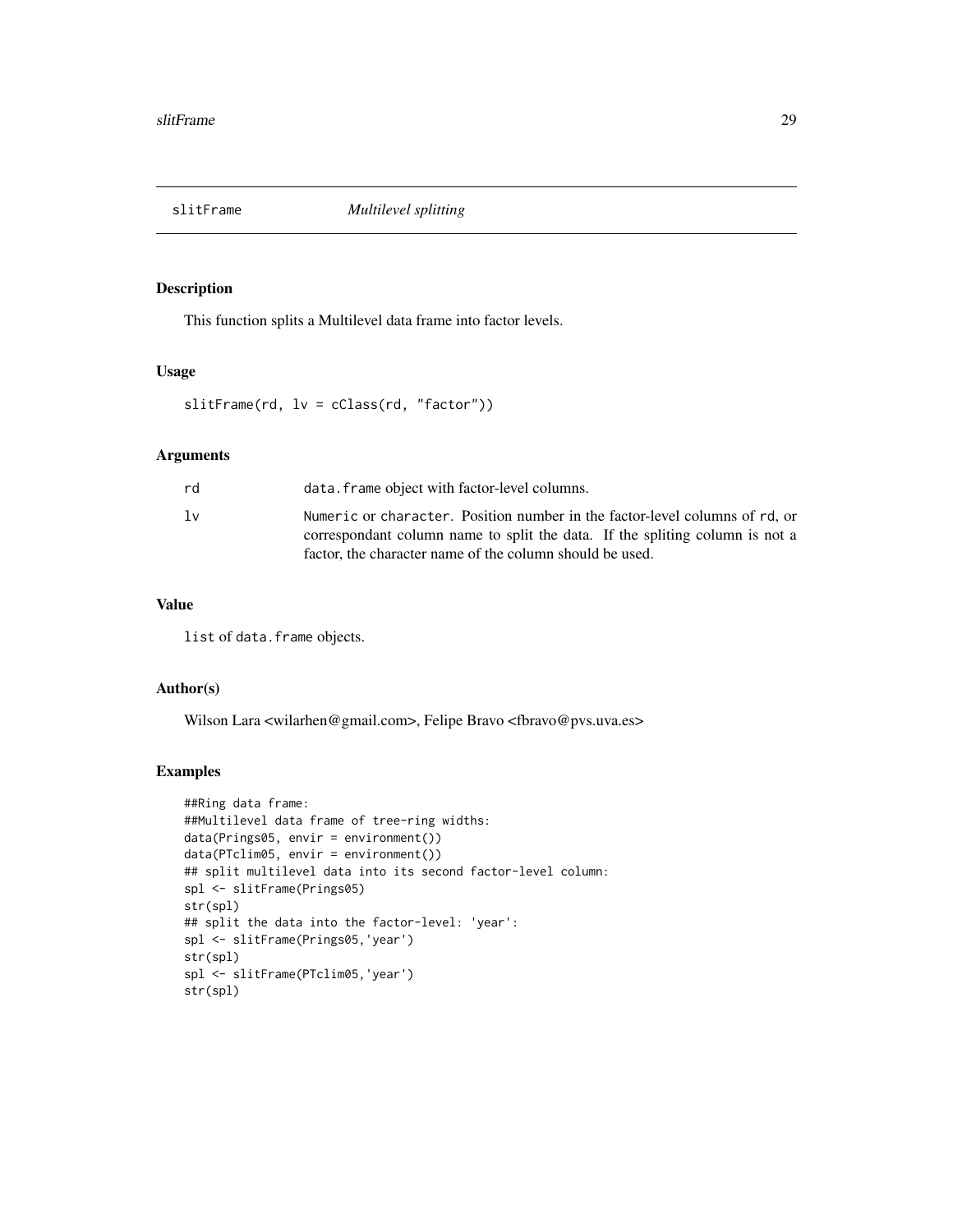<span id="page-29-0"></span>summary.modelFrame *summarize a modelFrame object*

# Description

A summary of a [modelFrame](#page-11-1) object is obtained.

# Usage

## S3 method for class 'modelFrame' summary(object, ...)

# Arguments

| object | an object inheriting from class modelFrame.                  |
|--------|--------------------------------------------------------------|
| .      | additional optional arguments passed to summary. Ime method. |

# Author(s)

Wilson Lara <wilarhen@gmail.com>, Felipe Bravo <fbravo@pvs.uva.es>

#### Examples

```
## An object from class \code{\link{summary.lme}}.
data(Pchron,Pradii03,envir = environment())
## Tree-ring width fluctuations:
trwf <- modelFrame(Pchron,
                  sc.c = Pradii03,rf.t = 2003,
                  log.t = TRUE)
```
summary(trwf)

<span id="page-29-1"></span>tdForm *ltd formulas*

# Description

This function formulates linear time-decline formulas (ltd) from categorical variables in multilevel ecological data series.

# Usage

```
tdForm(rd, prim.cov = FALSE, on.time = TRUE, log.t = FALSE, lev.rm = NULL)
```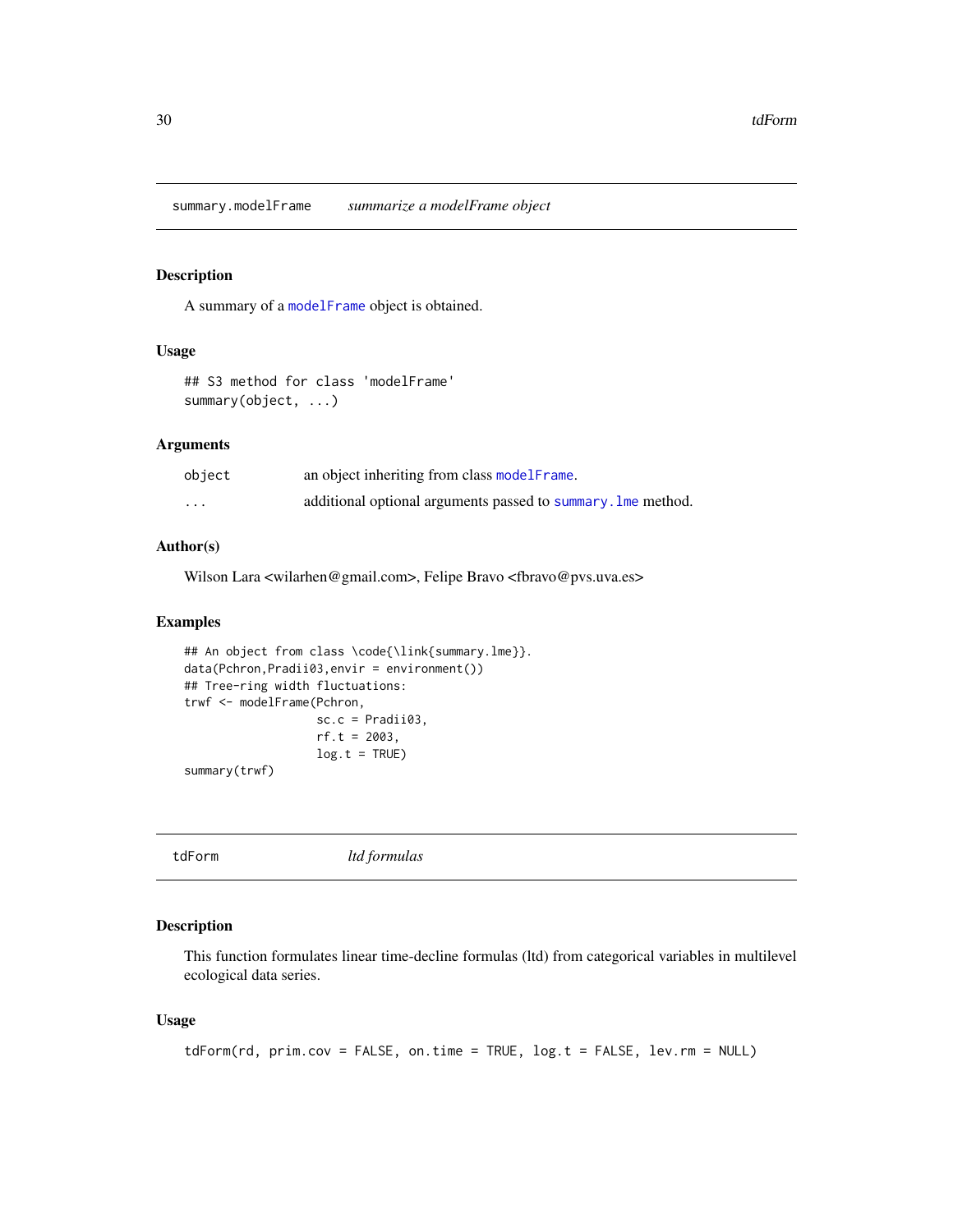#### <span id="page-30-0"></span>tdForm 31

#### Arguments

| rd       | data. frame or character vector. Multilevel ecological data series or vector of<br>ecological factors.                          |
|----------|---------------------------------------------------------------------------------------------------------------------------------|
| prim.cov | logical. Print a primary covariate form: '~ cov'. If FALSE then a complete<br>formula: ' $resp$ $\sim$ cov   group' is printed. |
| on.time  | logical. If TRUE then $t = 'time'$ (see rtimes). If FALSE then $t = 'year'.$                                                    |
| log.t    | logical. If TRUE then f(time) = ln(time). Default FALSE produces a<br>log-linear time-decline formula.                          |
| lev.rm   | NULL or character name of the ecological factor(s) in the MEDS to be re-<br>moved from the formula.                             |

#### Details

the ltd formulas belong to following general equation:  $log(x) = log (csx) + f$  (time); where the relative organic growth (x) is explained by the cumulative organic growth (csx) plus a function of time f(time); with f(time) being either the time or a logarithmic transformation the time. The ltd can be implemented by [modelFrame](#page-11-1) function to subtract trends in organic MEDS

# Value

formula with the forms: 'resp  $\sim$  cov | group' or ' $\sim$  cov'.

#### Author(s)

Wilson Lara <wilarhen@gmail.com>, Felipe Bravo <fbravo@pvs.uva.es>

# References

Zeide B. 1993. Analysis of Growth Equations. For. Sci., 39: 594-616.

```
## an ltd formula:
lev <- c('plot','tree')
tdeq <- tdForm(lev,log.t = TRUE)
tdeq
## (not run) only primary covariate:
tdeq1 <- tdForm(lev,prim.cov = TRUE)
tdeq1
##Multilevel data frame of tree-ring widths:
data(Prings05,envir = environment())
## removing two levels: 'plot' and 'tree' from the formula
tdea2 <- tdForm(Prings05, lev.rm = c('plot','tree'))
tdea2 <- tdForm(Prings05, lev.rm = 2:3)
```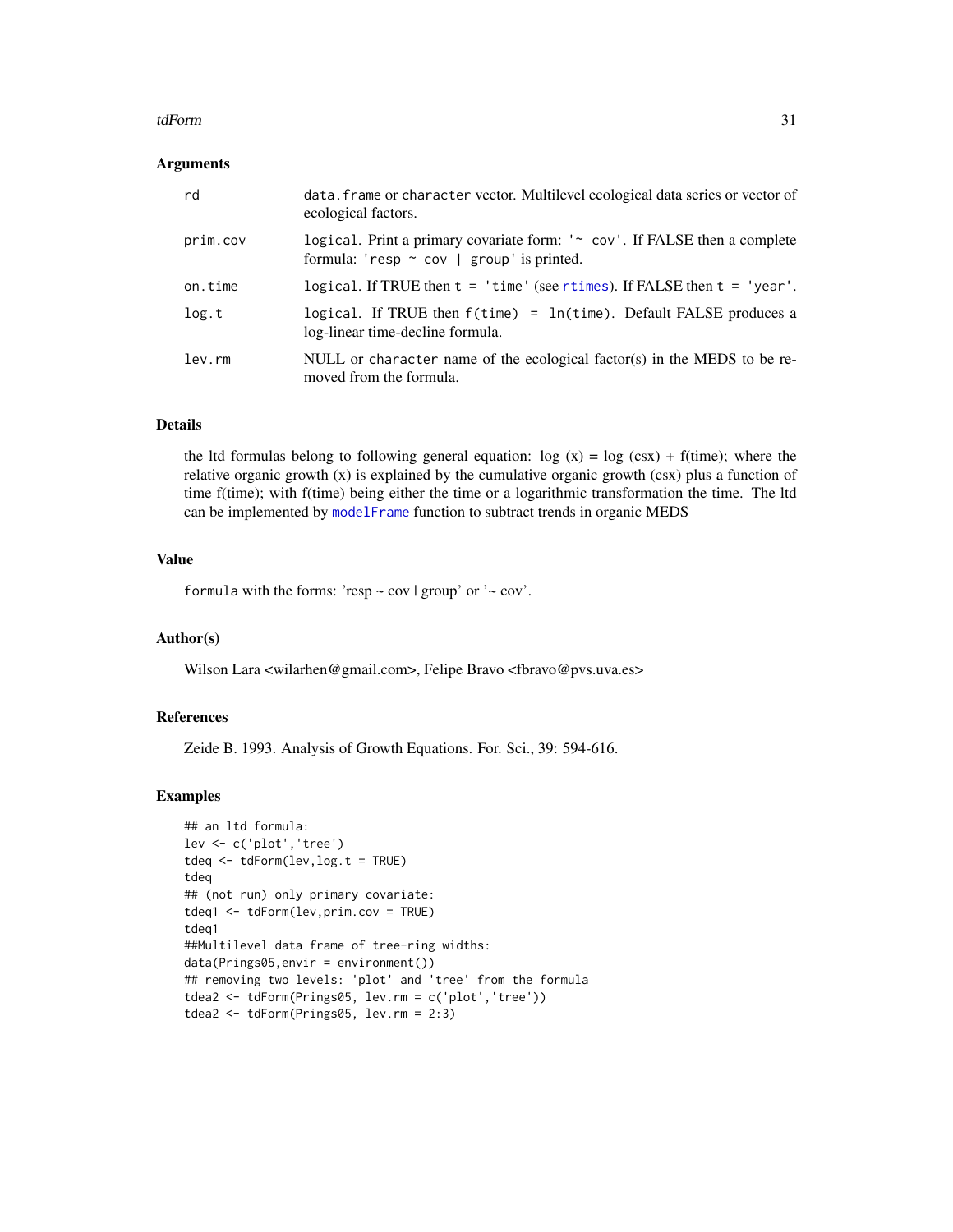<span id="page-31-0"></span>

# Description

Monthly average temperatures (degree C).

# Usage

data(Temp)

# Format

data.frame object with 24 records.

Column names contain plot codes and monthly abbreviations

# Details

Recorded months begin at January and end at December, and observed years span from 1951 to 2005. Factor in data set defines one sample level (plot)

#### References

Bogino, S., and Bravo, F. (2008). Growth response of Pinus pinaster Ait. to climatic variables in central Spanish forests. Ann. For. Sci. 65, 1-13.

# Examples

str(Temp)

<span id="page-31-1"></span>

wlai *Walter-Lieth aridity index*

# Description

Computing the annual aridity index from Walter-Lieth climate diagrams

# Usage

wlai(cd, sqt = TRUE)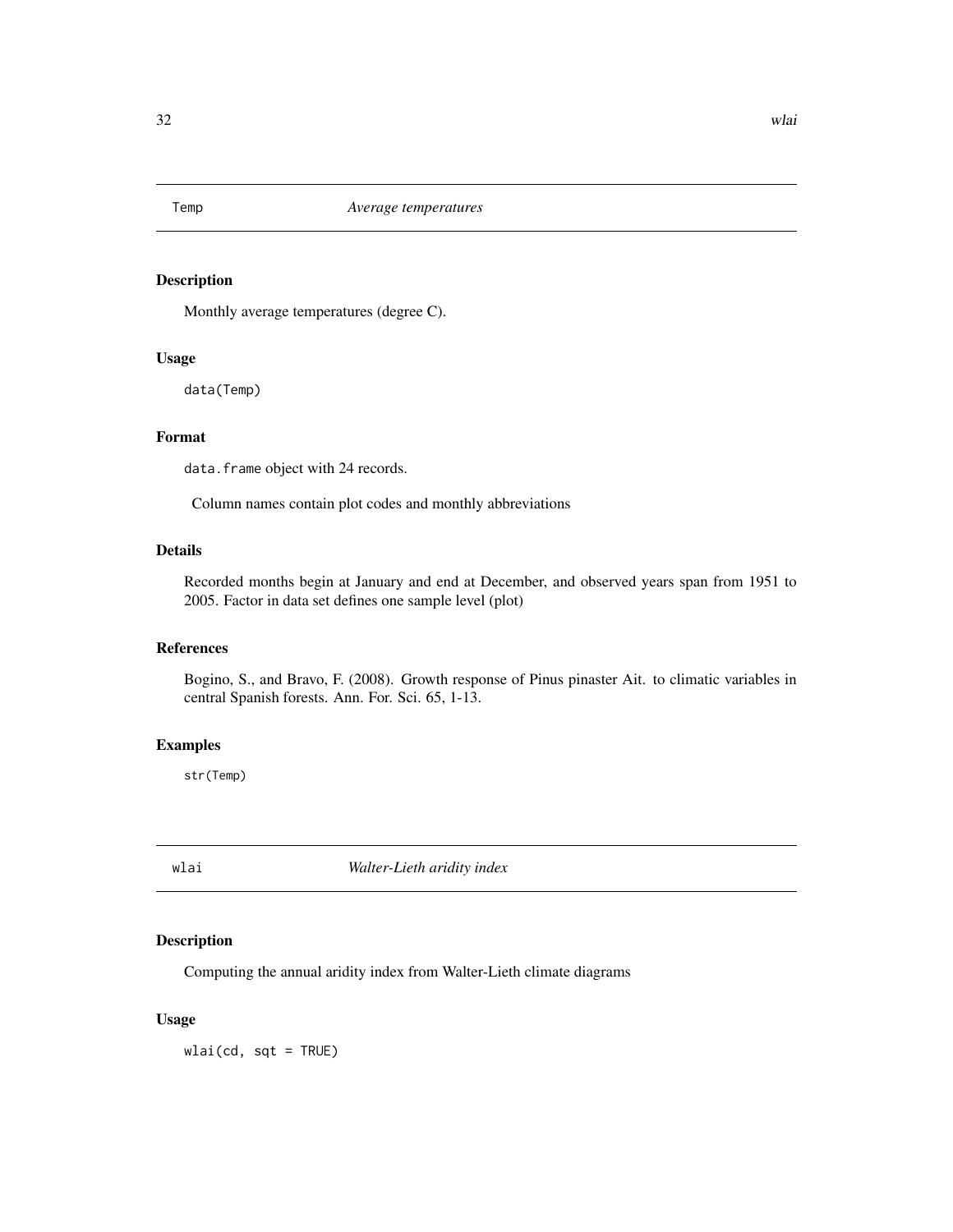<span id="page-32-0"></span>wlai 23

#### Arguments

| cd  | data. frame. Multilevel climatic data series of monthly precipitation sums (mm),<br>and monthly average temperatures (degree C), with row names being monthly<br>characters in month, abb or month, name. |
|-----|-----------------------------------------------------------------------------------------------------------------------------------------------------------------------------------------------------------|
| sat | logical. Print the square root of the aridity index. If TRUE then computed<br>aridity index is normalized with a square root transformation.                                                              |

# Details

Areas between temperature and precipitation lines when precipitation exceeds temperature are calculated as indicators of moist seasons, and areas where temperature exceeds precipitation are calculated as indicator of dry season. The aridity index is defined as the quotient between the areas of dry and wet seasons. Those precipitations over 100 mm are scaled such that 1 degree C is equal to 5 mm.

#### Value

numeric aridity index and plot of the Walter-Lieth diagram.

# Author(s)

Wilson Lara <wilarhen@gmail.com>, Felipe Bravo <fbravo@pvs.uva.es>

# References

Manrique E., A. Fernandez-Cancio. 2000. Extreme climatic events in dendroclimatic reconstructions from Spain. Clim. Chang., 44: 123-138.

```
##random simulation of climatic records
set.seed(1)
pr <- rnorm(12,1,1)
tm < -rnorm(12, 0, 1)cld <- data.frame(pr,tm)
##labels of months from october to september
rownames(cld) \leftarrow month.abb[c(10:12,1:9)]rownames(cld) <- c(10:12,1:9)
##computation of the aridity index and climate diagram
AI <- wlai(cld)
AI
```